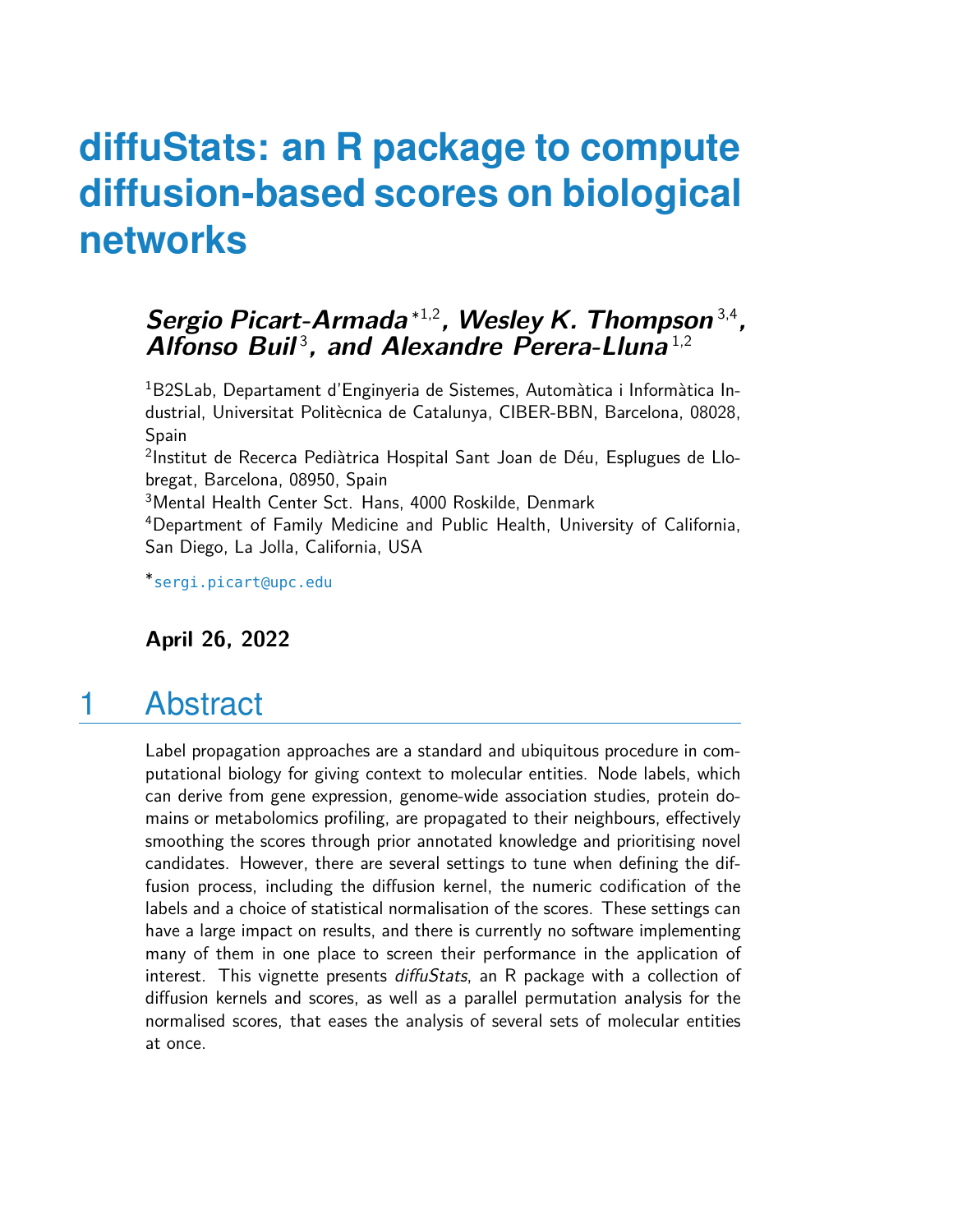## 2 Introduction

The application of label propagation algorithms  $[1]$  is based on the guilt by association principle [\[2\]](#page-21-1), which can be rephrased in the protein-protein interaction context as "proteins that interact are more likely to share biological functions". However, this principle is extremely general and has experienced success in numerous applications in bioinformatics.

HotNet [\[3\]](#page-21-2) uses a diffusion process with mutated genes as seed nodes to find modules with a statistically high number of mutated genes in cancer. Another attempt to find relevant modules from gene expression and mutation data can be found in [\[4\]](#page-21-3), where the authors propose a diffusion process followed by a statistical normalisation and an automatic process to extract a subnetwork. TieDIE [\[5\]](#page-21-4) runs two diffusion processes to link perturbation in the genome with changes in the transcriptome, effectively linking two sets of genes. GeneMANIA [\[6\]](#page-21-5) is a web server that predicts gene function using label propagation with a bias on the unlabelled nodes. Network-based learning sharing a background with diffusion has been also applied to protein classification using multiple networks [\[7\]](#page-21-6). Label propagation using graph kernels has been proven successful in genedisease association [\[8,](#page-21-7) [9\]](#page-21-8). Equivalent formulations can be found under different terminology, like the electrical model applied to prioritise candidate genes in eQTL in  $[10]$ .

The heterogeneity of applications hinders comparisons among approaches, therefore tools gathering the state of the art are highly needed. An existing solution is RANKS, an R package that contains a variety of diffusion kernels and kernelised scores for label propagation using a binary input vector. RANKS eases kernelised scores benchmarking and models it as a "one-class" classification semi-supervised learning problem, in which only some members of the class (positives) are known. Another possibility is to divide nodes into labelled positive, negative and unlabelled, like in  $[6]$ , which poses questions like the effect of unlabelled nodes and possible numeric codifications of the labels, or the option to include quantitative data in the labels. In addition, statistical normalisations such as in  $[4]$  remove the effect of network structures like hubs and should be taken into account when choosing a diffusion scoring method. This motivates the introduction of our *diffuStats* R package, which collects widely adopted input codifications and explicitly accounts for unlabelled nodes. It also includes three statistically normalised scores, which can be obtained through Monte Carlo trials or a parametric alternative. The diffuStats package uses existent classes and provides high-level functions to screen the performance of several diffusion scores, in order to facilitate their integration in any computational biology study.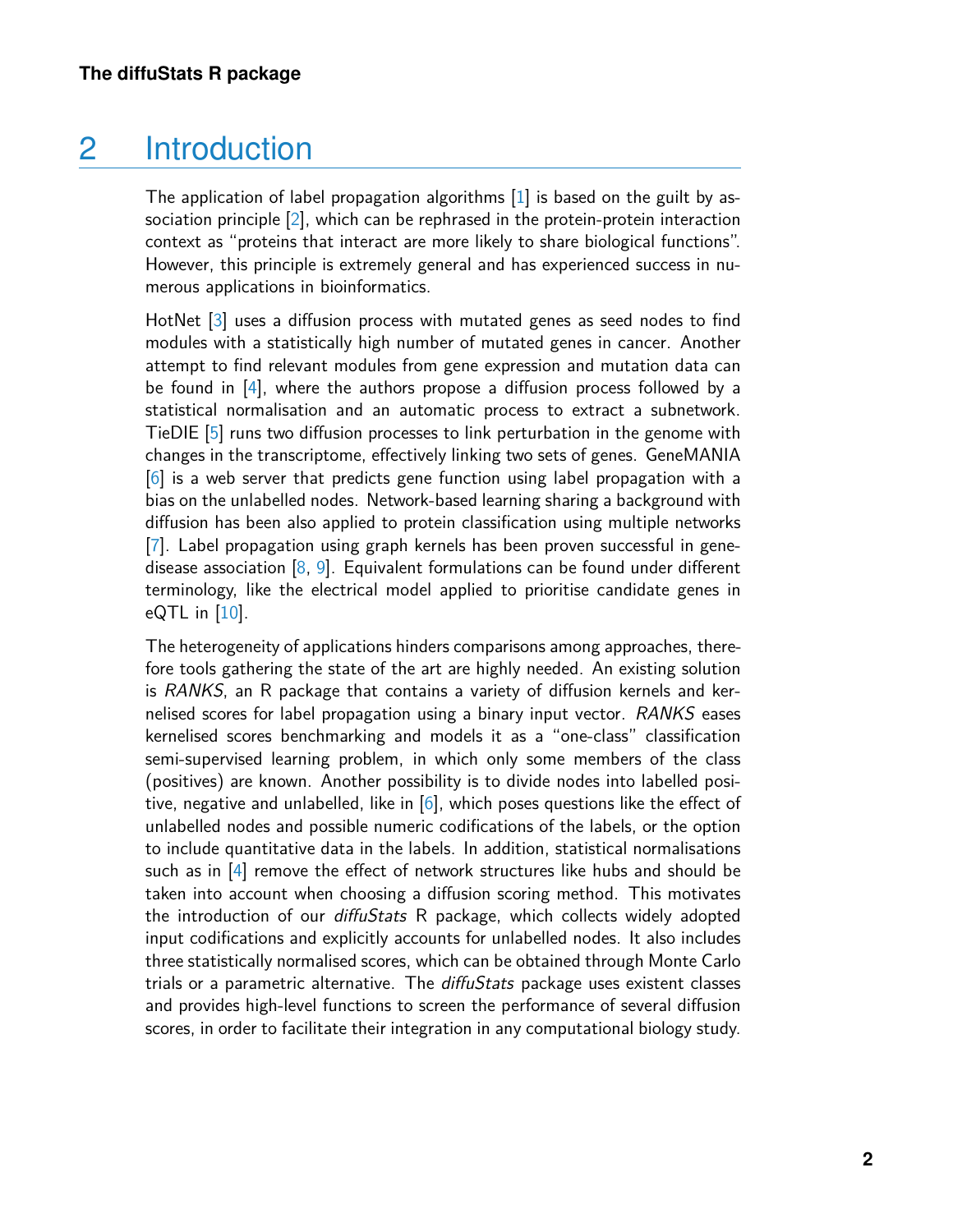### 3 Methodology

One of the main purposes of *diffuStats* is to offer a battery of approaches to compute and compare diffusion scores. The diffusion scores  $f$  using an input vector  $y$  and a diffusion kernel  $K$  are generally computed as

$$
f = K \cdot y
$$

possibly followed by further adjustments or a statistical normalisation.

The decisions taken in the definition of  $K$ ,  $y$  and the posterior normalisation generally give rise to different priorisations due to a different treatment of the balance between positive and negative examples, the unlabelled data and the network structure. The following sections cover the implemented choices for the kernel  $K$  and the initial labels  $y$ .

#### 3.1 Diffusion kernels and regularisation

The representation of any kind of data in a network model allows the definition of notions like distance or similarity based on the links in the network. This section will follow the notation in [\[11\]](#page-22-1) and summarise the kernels proposed by the authors. In general, an undirected graph  $G = (V, E)$  consists of a set of n nodes  $V$  and a set of edges  $E$  of unordered pairs of nodes. This can be extended to weighted, undirected graphs, where each edge  $i \sim j$  has a weight attribute  $W_{ij} \in [0,\infty)$ . The degree matrix of G is defined as the  $n \times n$  diagonal matrix so that  $D_{ii} = \sum_{j=1}^n \bar{W_{ij}}.$  The (unnormalised) Laplacian of  $G$  is defined as the  $n \times n$  matrix  $L = D - W$ , whereas its normalised version is  $\tilde{L} = D^{-\frac{1}{2}} \! \cdot L \cdot D^{-\frac{1}{2}}.$ 

The graph Laplacian is diagonalisable and can be written in terms of its eigenvalues  $v_j$  and eigenvectors  $\lambda_j$ , as  $L \, = \, \sum_{j=1}^n \lambda_j v_j v_j^T$ . The proposed kernels stem from a family of regularisation functions  $r(\lambda)$  on the spectrum of the graph Laplacian:

$$
K = \sum_{j=1}^{n} r^{-1}(\lambda_j) v_j v_j^T
$$

Well known graph kernels belong to this family because they can be written as transformations on the Laplacian spectrum. Table [1](#page-3-0) summarises them, assuming the usage of the normalised Laplacian - the unnormalised Laplacian can also be used as long as the resulting kernel is still positive semidefinite. Further details about this family of kernels, all available in our package diffuStats, can be found in the original manuscript [\[11\]](#page-22-1).

Additionally, the *diffuStats* package includes the commute time kernel, introduced in [\[12\]](#page-22-2). This kernel, also writable in terms of a regularisation function, is simply the pseudoinverse of the graph Laplacian,  $K=L^\pm.$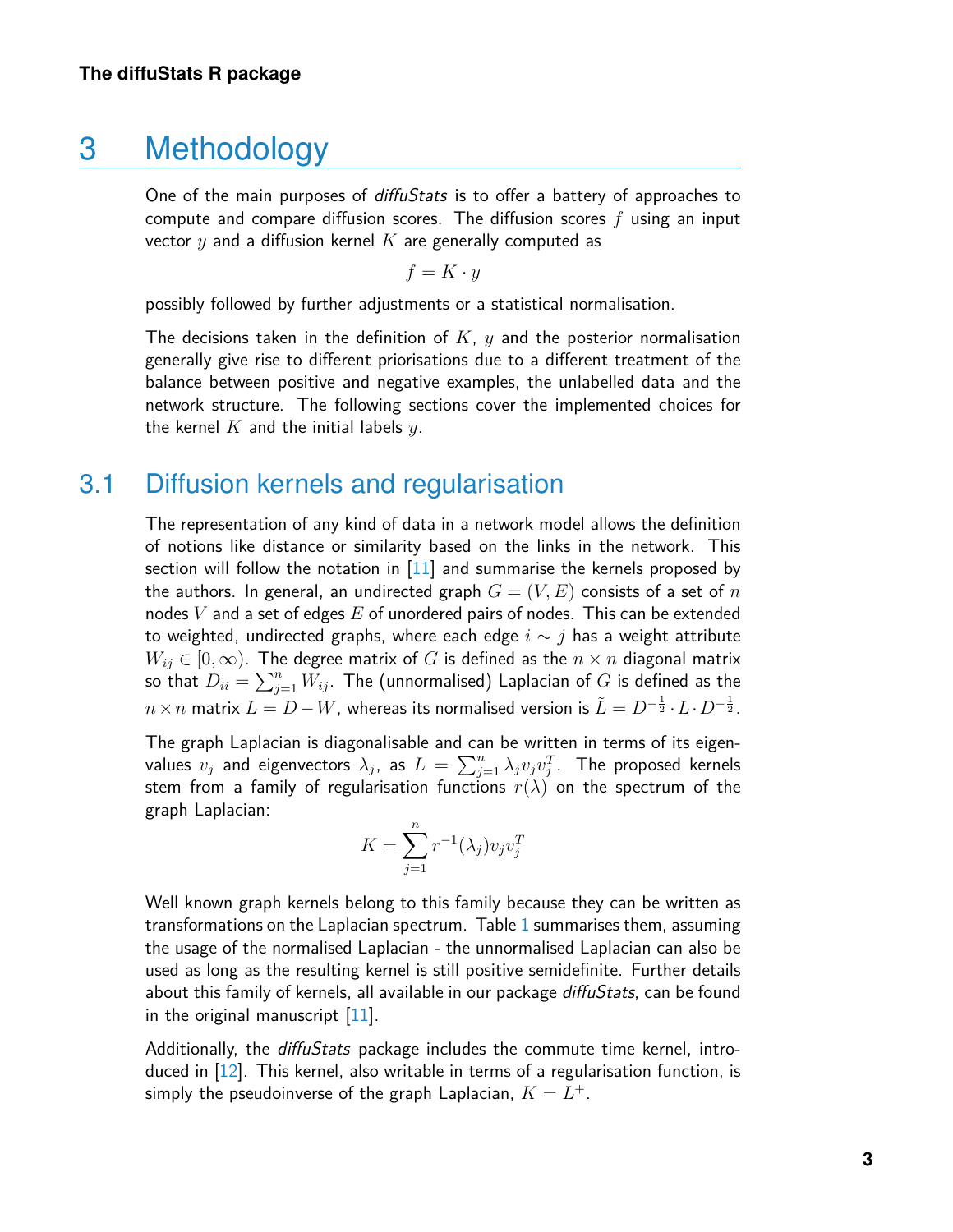<span id="page-3-0"></span>

| Kernel                                                    | Function                                                  |
|-----------------------------------------------------------|-----------------------------------------------------------|
| Regularised Laplacian $r(\lambda) = 1 + \sigma^2 \lambda$ |                                                           |
| Diffusion process                                         | $r(\lambda) = \exp(\frac{\sigma^2}{2}\lambda)$            |
| $p\mathsf{-Step}$ random walk                             | $r(\lambda) = (a - \lambda)^{-p}$ with $a \ge 2, p \ge 1$ |
| Inverse cosine                                            | $r(\lambda) = (\cos(\lambda \frac{\pi}{4}))^{-1}$         |

<span id="page-3-1"></span>**Table 1: Implemented diffusion kernels from [\[11\]](#page-22-1)**

| Score            | $y^+$ |      |                  |     |     | $y^{-}$ $y^{u}$ Normalised Stochastic Quantitative Reference |                   |
|------------------|-------|------|------------------|-----|-----|--------------------------------------------------------------|-------------------|
| raw              |       | 0    | 0                | No  | No  | Yes                                                          | $\lceil 3 \rceil$ |
| ml               | 1.    | $-1$ | 0                | No  | No  | No                                                           |                   |
| gm               |       | $-1$ | $\boldsymbol{k}$ | No  | No  | No                                                           | $\lceil 6 \rceil$ |
| ber <sub>s</sub> | 1     | 0    | 0                | No  | No  | Yes                                                          | $\left[4\right]$  |
| $ber_{p}$        |       | 0    | $0*$             | Yes | Yes | Yes                                                          | [4]               |
| mc.              |       | 0    | ∩*               | Yes | Yes | Yes                                                          | $\vert 4 \vert$   |
| $\overline{z}$   |       | 0    | n*               | Yes | No  | Yes                                                          |                   |

**Table 2: Implemented diffusion scores**

The default option in the diffuStats package is the regularised Laplacian kernel, as it is widely adopted and describes many physical models, for instance in [\[3,](#page-21-2) [5,](#page-21-4) [10\]](#page-22-0).

### 3.2 Diffusion scores

Besides choosing a graph kernel, the codification of the input and the presence of a statistical normalisation can lead to important differences in the results. Table [2](#page-3-1) gives an overview of the implemented scores, which will be detailed in the following sections. The argument *method* in the function diffuse can be set to the desired scores in table [2,](#page-3-1) which are described in the following sections. The numeric values of the positive, negative and unlabelled examples are respectively  $y^+, y^-$  and  $y^u$ . Column "normalised" refers to the application of a statistical model involving permutations, whereas "stochastic" enumerates the normalised scores that need actual Monte Carlo permutations. The scores that also accept quantitative inputs instead of binary labels are listed in the "quantitative" column.

#### 3.2.1 Scores without statistical normalisation

The base diffusion score raw, which has been used in algorithms like HotNet [\[3\]](#page-21-2) and TieDIE [\[5\]](#page-21-4), solves a diffusion problem in terms of the regularised Laplacian kernel [\[11\]](#page-22-1).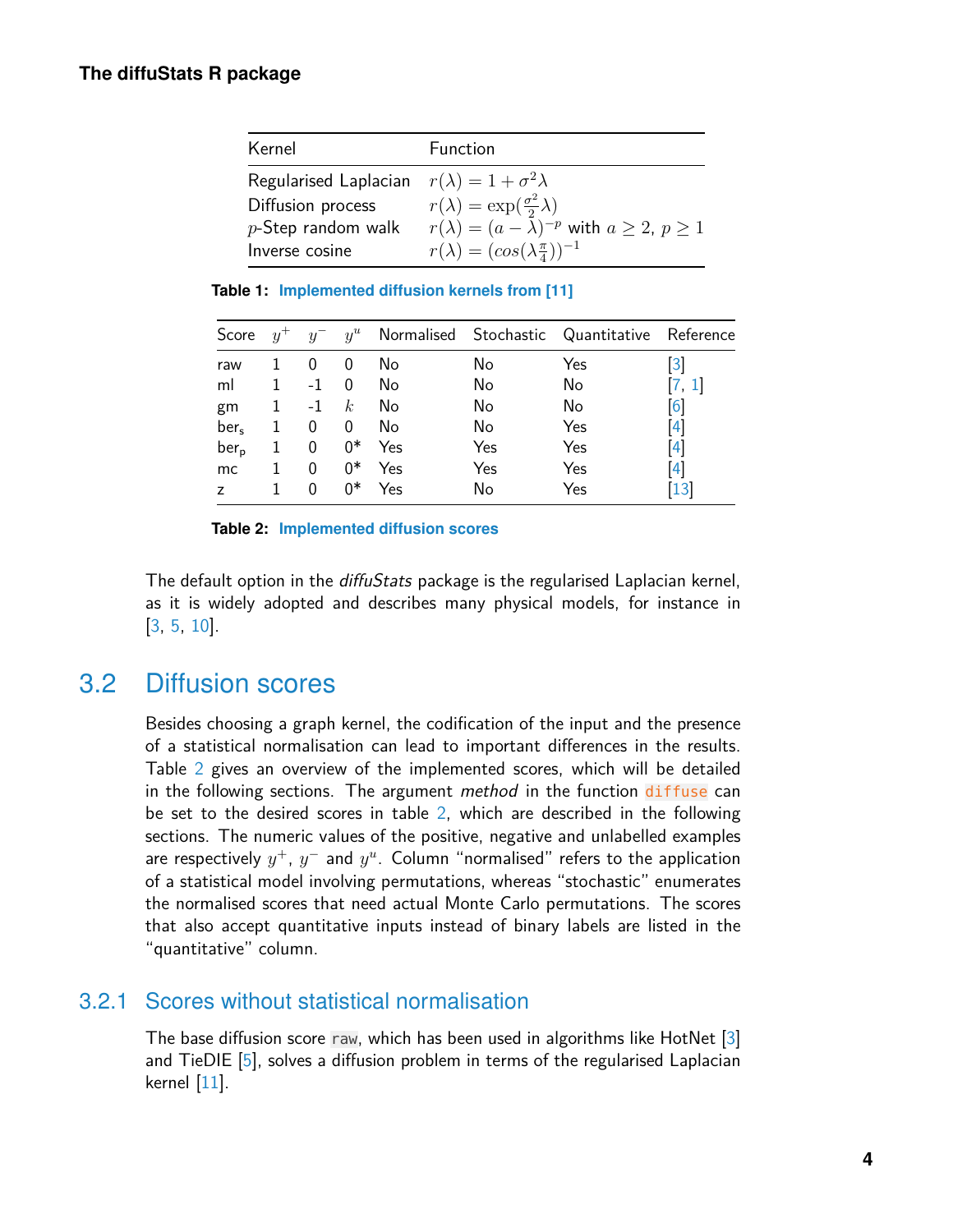$$
f_{raw} = K \cdot y_{raw}
$$

 $K$  is the kernel matrix and  $y_{raw}$  the vector of codified inputs. In general, the  $i$ -th component of  $y$  equals  $y^+$  if node  $i$  is a positive,  $y^-$  if  $i$  is a negative and  $y^u$  if  $i$  is unlabelled. In the particular case of  $y_{raw}$ , the positively labelled nodes introduce one flow unit in the network  $(y_{raw}^+=1)$ , whereas the negative and unlabelled nodes are treated equivalently and do not introduce anything  $\left( y_{raw}^{-}~=~y_{raw}^{u}~=~0 \right)$ . In the physical model using the regularised Laplacian kernel, the flow can be evacuated from the graph due to the presence of firstorder leaking in every node, see [\[3\]](#page-21-2) for further details on this. This formulation is proportional up to a scaling factor to the average score in RANKS.

On the other hand, the classical label propagation  $[1]$  treats positives as  $y_{ml}^+=1$ and negatives as  $y_{ml}^-=-1$ , while unlabelled nodes remain as  $y_{ml}^u=\stackrel{ \_}{0}$ , thus making a distinction between the last two. A biological example can be found in protein classification [\[7\]](#page-21-6). This option is available as ml, and intuitively scores a node by counting if the majority of its neighbours vote positive or negative:

$$
f_{ml} = K \cdot y_{ml}
$$

The authors of GeneMANIA  $[6]$  propose a modification on the ml input - they adhere to  $y^+_{gm}=1$  and  $y^-_{gm}=-1$ , but introduce a bias term in the unlabelled nodes

$$
y_{gm}^u = \frac{n^+ - n^-}{n^+ + n^- + n^u}
$$

being  $n^+$ ,  $n^-$  and  $n^u$  the number of positives, negatives and unlabelled entities. The gm score is then computed through

$$
f_{gm}=K\cdot y_{gm}
$$

The last option in this part, named ber  $\leq$  [\[4\]](#page-21-3), is a quantification of the relative change in the node score before and after the network smoothing. The score for a particular node  $i$  can be written as

$$
f_{ber_s,i} = \frac{f_{raw,i}}{y_{raw,i} + \epsilon}
$$

where  $\epsilon > 0$  is a parameter that regulates the importance of the relative change.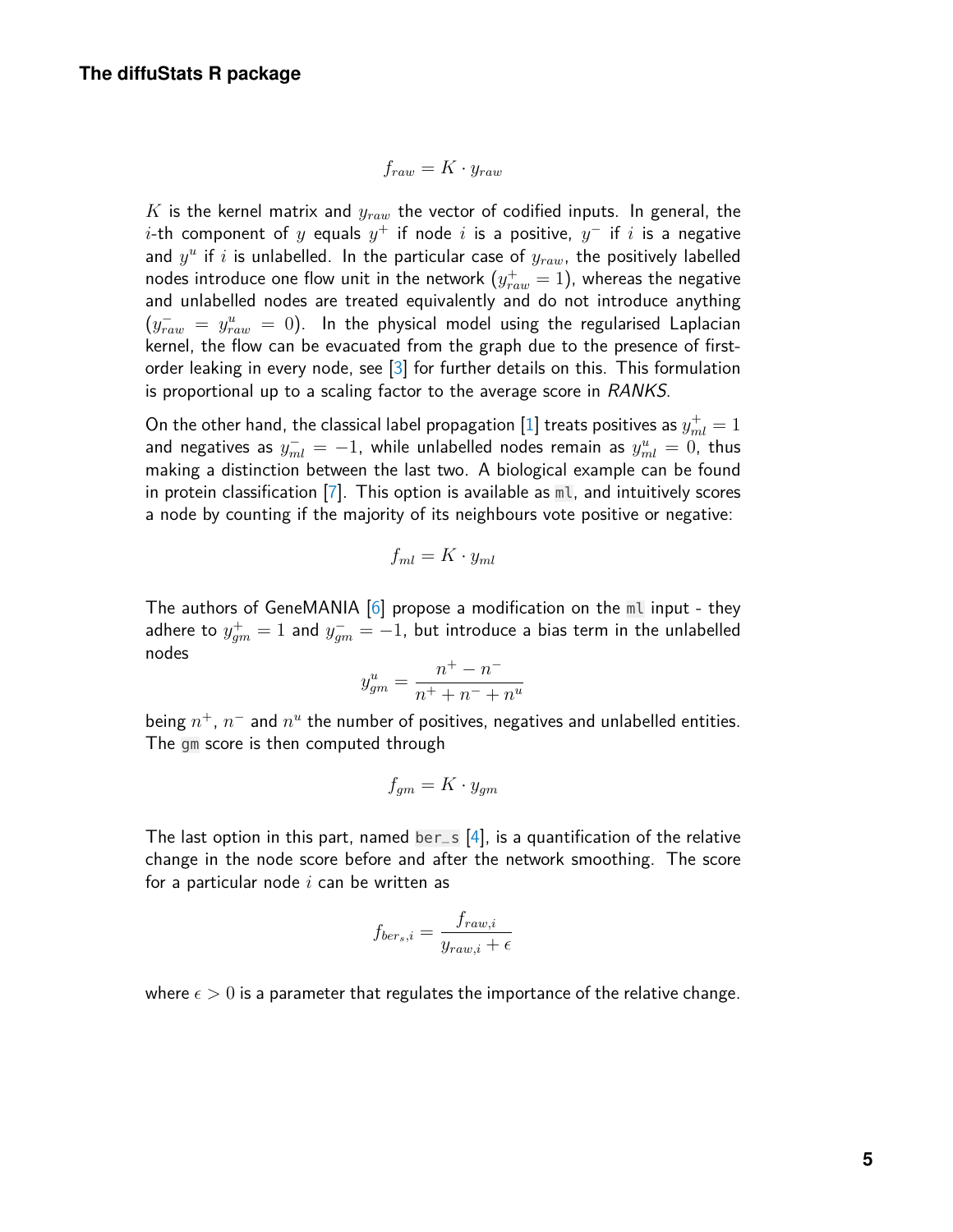#### 3.2.2 Scores with statistical normalisation

Recently, the combination of a permutation analysis with diffusion processes has been suggested [\[4\]](#page-21-3). This is a way to quantify how the diffusion score of a certain node compares to its score if the input was randomised - nodes that might have systematically high or low scores regardless of the input are normalised accordingly.

The cornerstone of normalised scores is the empirical p-value  $[14]$  that indicates, for a node  $i$ , the proportion of input permutations that led to a diffusion score as high or higher than the original diffusion score. Specifically,  $f_{raw}$  is compared to scores from random trials  $j, \; f_{raw}^{null,j} \, = \, K \cdot \pi_j(y_{raw}),$  where  $\pi_j(y_{raw})$  is a permutation of  $y_{raw}$  on the labelled entities. The empirical p-value for node i is therefore defined as in  $[14]$ :

$$
p_i = \frac{r_i + 1}{n + 1}
$$

being  $r_i$  the number of trials  $j$  in which  $f_{raw,i}^{null,j} \geq f_{raw,i}$ , and  $n$  the total number of trials.

To be consistent with the increasing direction of the scores, the mc scores are defined as

$$
f_{mc,i} = 1 - p_i
$$

Importantly, the permutation has been applied only to the observed nodes. Therefore, any node outside the labelled background cannot receive a different input score in a permuted input. This implies that even if both negatives and unlabelled nodes are assigned the same input value  $(y^+ = y^u = 0)$ , the negatives are actually permuted and eventually exchanged for a 1 in some permutations provided that the number of runs is large enough. For this reason, negatives and unlabelled nodes are not equivalent in these scores.

A parametric alternative to  $f_{mc}$ , are z scores, where each node i is scored as:

$$
f_{z,i} = \frac{f_{raw,i} - E(f_{raw,i}^{null,j})}{\sqrt{V(f_{raw,i}^{null,j})}}
$$

The expectation and variance are computed in a closed form and these scores do not require running actual permutations, therefore saving on computational time and avoiding stochastic models. The analytical expression proven below also works for the general case when the input has quantitative labels.

First of all, note that all the unlabelled nodes will cancel out when substracting the expected value, so they can be excluded without loss of generality. Thus, let the row vector  $k_i$  be the *i*-th row of the submatrix from  $K$  including the columns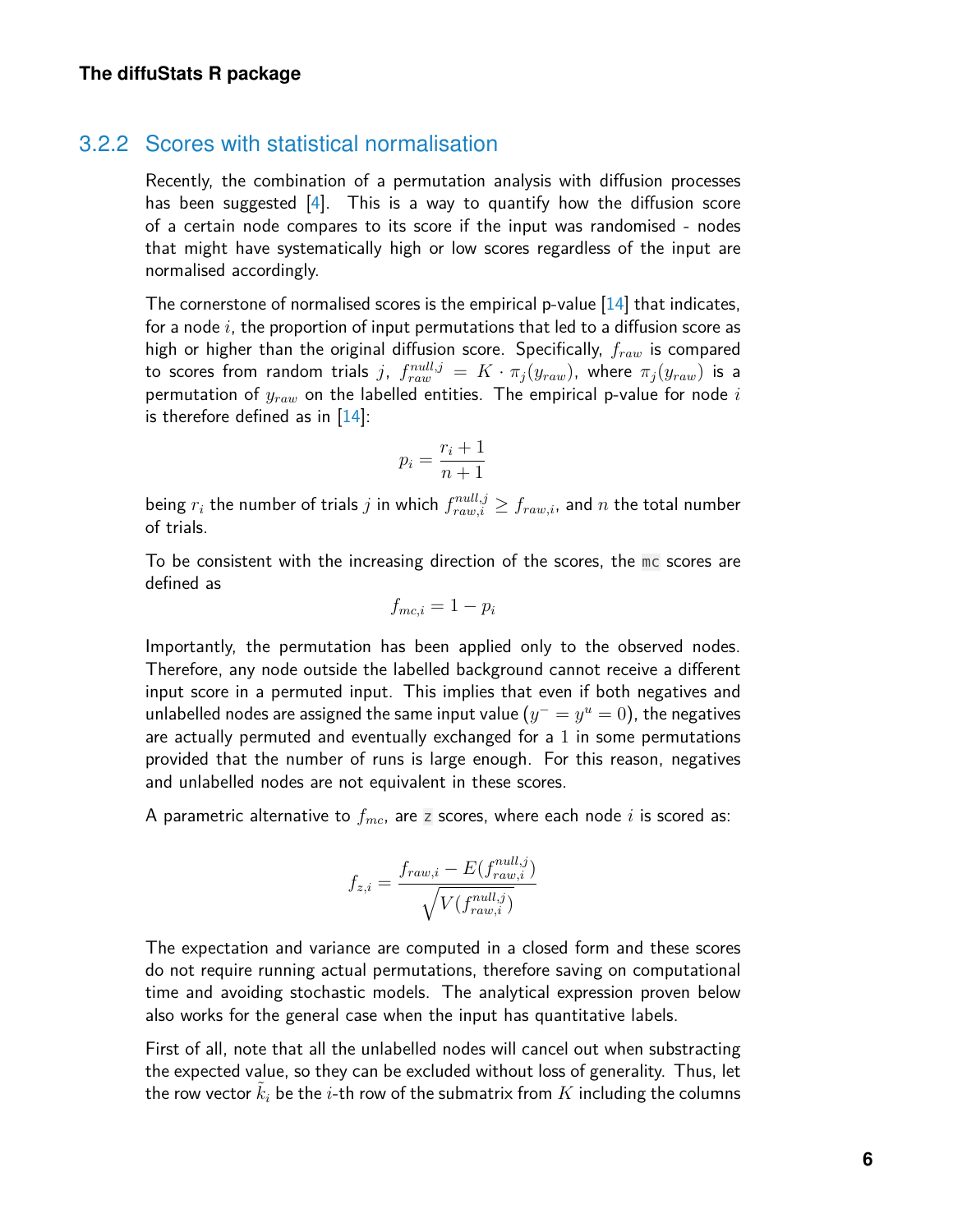indexed by the labelled nodes only, and let  $n_{lab}$  be the number of labelled nodes. Analogously, let  $\tilde{y}$  be the (quantitative or binary) inputs for the observed nodes, with the same indexing as  $\tilde{k}_i$ . Consider the following scalar quantities:

$$
Sk_i^I = \sum_{j=1}^{n_{lab}} (\tilde{k}_i)_j
$$

$$
Sk_i^{II} = \sum_{j=1}^{n_{lab}} (\tilde{k}_i)_j^2
$$

$$
Sy^I = \sum_{j=1}^{n_{lab}} \tilde{y}_j
$$

$$
Sy^{II} = \sum_{j=1}^{n_{lab}} \tilde{y}_j^2
$$

Using these definitions and notation, the raw score for node  $i$  is

$$
f_i = \tilde{k}_i \cdot \tilde{y}
$$

Its null score using a permuted input score is the random variable

$$
f_i^{null} = \tilde{k}_i \cdot X
$$

where X is the random variable that arises from permuting  $\tilde{y}$ . In order to compute the z-scores, the expected value and variance of  $f_i^{null}$  are needed. Starting with its expected value,

$$
E_X(f_i^{null}) = E_X(\tilde{k}_i \cdot X) = \tilde{k}_i \cdot E_X(X) = \tilde{k}_i \cdot \frac{\sum_{j=1}^{n_{lab}} \tilde{y}_j}{n_{lab}} \cdot 1 = \frac{Sk_i^I \cdot Sy^I}{n_{lab}}
$$

where 1 is the  $n_{lab}$ -th dimensional column vector full of ones. Regarding its variance,

$$
V_X(f_i^{null}) = V_X(\tilde{k}_i \cdot X) = \tilde{k}_i \cdot V_X(X) \cdot \tilde{k}_i^T
$$

The covariance of  $X$  can be written as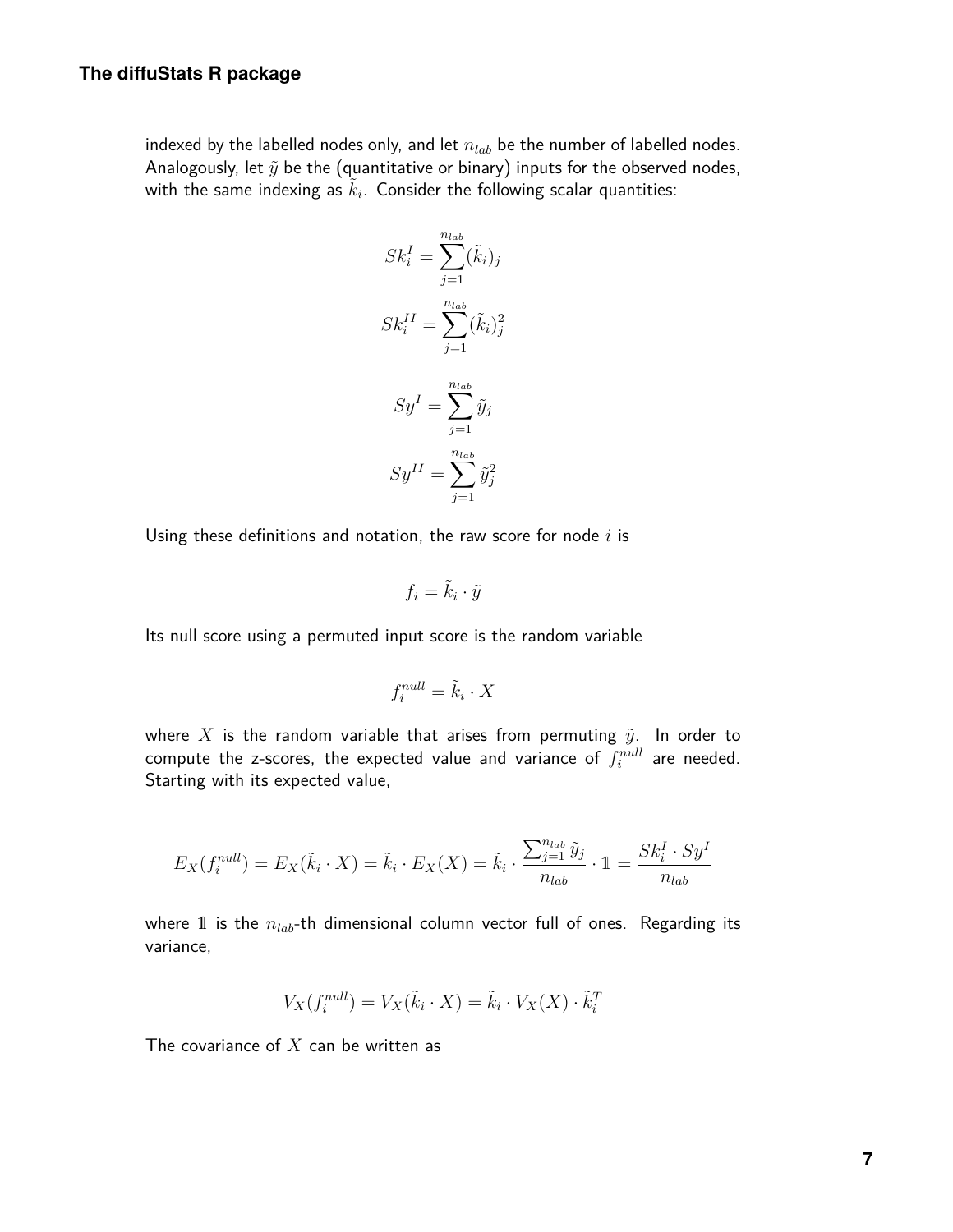$$
V_X(X) = \left[\frac{\sum_{j=1}^{n_{lab}} \tilde{y}_j^2}{n_{lab}} - \left(\frac{\sum_{j=1}^{n_{lab}} \tilde{y}_j}{n_{lab}}\right)^2\right] \left[\frac{n_{lab}}{n_{lab} - 1} Id - \frac{1}{n_{lab} - 1} \mathbb{1} \mathbb{1}^T\right]
$$

being  $Id$  the  $n_{lab} \times n_{lab}$  identity matrix. Operating, the variance of  $f_i^{null}$  can be finally computed as

$$
V_X(f_i^{null}) = \frac{1}{(n_{lab} - 1)n_{lab}^2} \left[ n_{lab} S y^{II} - (S y^I)^2 \right] \left[ n_{lab} S k_i^{II} - (S k_i^I)^2 \right]
$$

The z-score for node  $i$  is, in terms of the new notation:

$$
f_{z,i} = \frac{f_i - E_X(f_i^{null})}{\sqrt{V_X(f_i^{null})}}
$$

This closes the  $\overline{z}$  scoring option, which clearly does not require any actual permutations but normalises through the theoretical first and second statistical moments of the null distribution of the diffusion scores.

Finally, the authors in [\[4\]](#page-21-3) also suggest a combination of a classical score with an statistically normalised one. Available as  $ber_p$ , the score of node i is defined as

$$
f_{ber_p,i} = -\log_{10}(p_i) \cdot f_{raw,i}
$$

This approach corrects the original diffusion scores by the effect of the network, in order to mitigate the effect of structures like hubs.

#### 3.2.3 Quantitative inputs

In its current release, *diffuStats* also accepts quantitative labels as input in the following scores: raw, ber\_s, z, ber\_p and mc. The scores ml and gm are naturally excluded from non-binary inputs due to their definitions. Currently mc scores (and therefore ber\_p scores as well) accept quantitative inputs that are treated as sparse. Dense continuous inputs might take more time to compute, but this will be extended in future versions. Beware that quantitative inputs should be meaningful and one-tailed (monotonic) - the nature of diffusion processes involves averaging and strong effects with opposing signs cancel out instead of adding up.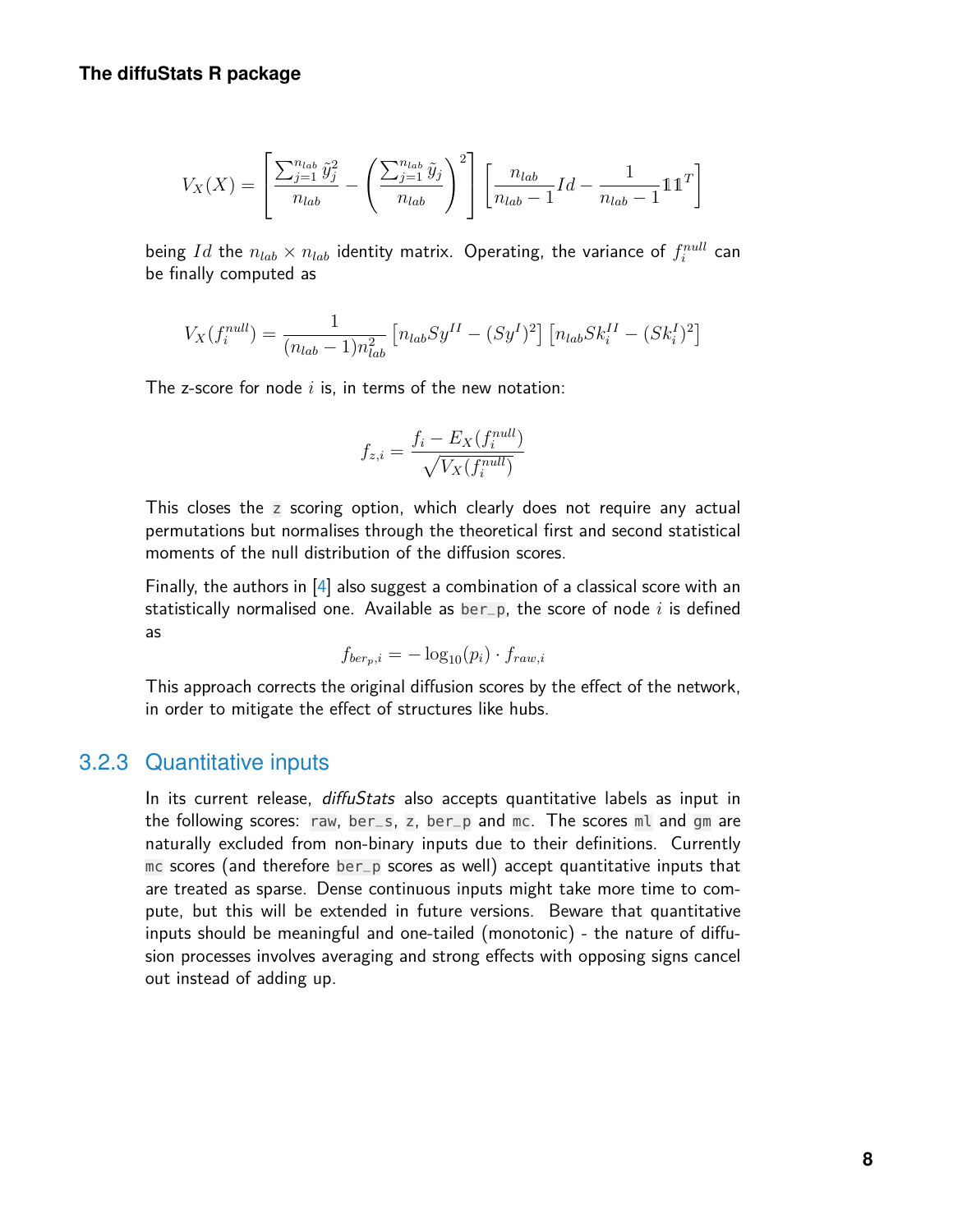<span id="page-8-0"></span>

**Figure 1: Overview of the main package functions**

### 3.3 Implementation, functions and classes

The package *diffuStats* is mainly implemented in R  $[15]$ , but takes advantage of existing classes in *igraph*  $[16]$  and basic data types, thus not introducing any new data structure - this minimises the learning effort by the final user. Inputs and outputs are conceived to require minimal formatting effort in the whole analysis. The computationally intense stochastic part of the permutation analysis is implemented in  $C_{++}$  through the packages Rcpp [\[17\]](#page-22-7), RcppArmadillo [\[18\]](#page-22-8) and parallelised through  $RcppParallel$  [\[19\]](#page-22-9). Package diffuStats also contains documented functions and unit testing with small cases to spot potential bugs. Two vignettes facilitate the user experience: an introductory vignette showing the basic usage of the functions on a synthetic example and this vignette, which further describes the contents of the package and shows an application to real data.

A diagram containing the main functions in the R package *diffuStats* can be found in (Fig. [1\)](#page-8-0). The main funcion is diffuse, a wrapper for computing diffusion scores from several categories at once, stemming from possibly different observed backgrounds. Function diffuse makes use of the deterministic dif fuse\_raw or the stochastic diffuse\_mc implementations and combines them to give the desired scores for all the nodes in each of the observed backgrounds. The second wrapper perf compares the result of the diffusion scores to target validation scores. Validation scores might include only part of the nodes of the network and these nodes can be background-specific.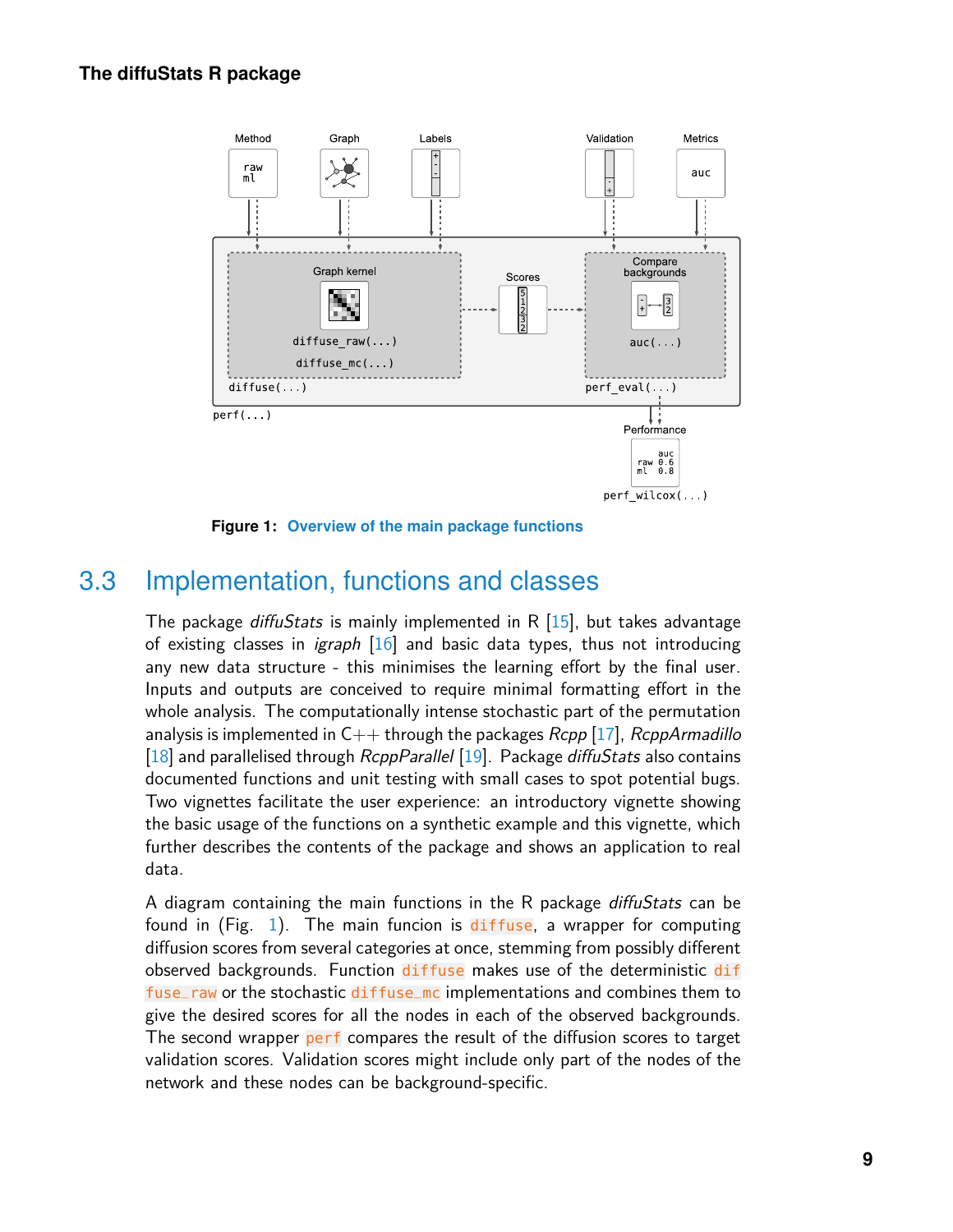<span id="page-9-0"></span>

**Figure 2: Profiling of the computation of the regularised Laplacian kernel on a synthetic n-th order network**

Undirected networks are generated through barabasi.game in [igraph](https://CRAN.R-project.org/package=igraph) using default parameters and  $m$  $= 6$  (each node adds 6 edges).

Regarding memory and processing power requirements, the analysis of networks with more than 10,000 nodes might need additional RAM memory and processing power. The main reason is the manipulation of dense graph kernel matrices that scale quadratically with the network order. To give a reference, a dense matrix of double-precision real numbers with 10,000 rows and columns uses roughly 800MB of memory. Computing a graph kernel on a large network can require -depending on the kernel- matrix diagonalisation, matrix products and matrix inversion operations that are likely to use a considerable amount of memory and time.

### 3.4 Limitations

The kernel framework is known to scale poorly with the number of nodes of the network when the kernel is explicitly computed and dense. Therefore, diffuStats is best suited for manipulating biological networks of a medium size - few tenths of thousands of nodes. Protein-protein interaction networks can have around 20,000 nodes, which is also the limit of the capabilities *diffuStats*, as it is now, in a standard workstation with 16GB of physical memory.

In particular, the explicit kernel computation is a demanding step, although it only has to be performed once with a given network. Figure [2](#page-9-0) contains a profiling on the kernel computation using a Compaq q8100 workstation (intel core i5 650 @3.20GHz, 16GB physical memory). This should give an approximation of what to expect in terms of time and memory consumption. The same figure contains the memory usage of the kernel matrix per se.

On the other hand, the parallel implementation of the stochastic permutation analysis is another demanding task. It has been optimised assuming that the number of positives is usually low. Lists of scores with a very high amount of positives might slow down the permutation analysis, but not the parametric z.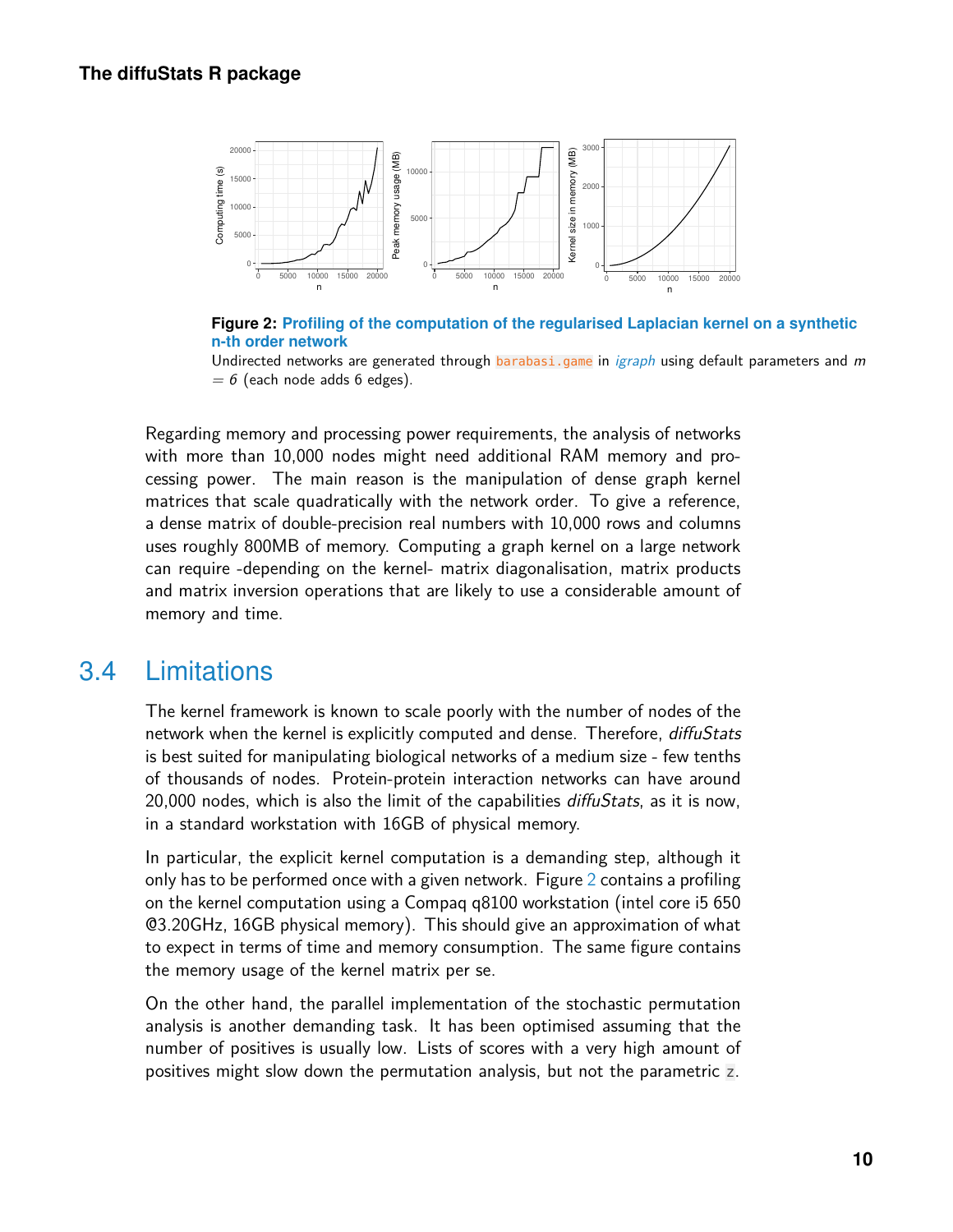## 4 Getting started

This vignette contains a classical example of label propagation on a biological network. The core tools for this analysis are the igraph R package [\[16\]](#page-22-6) and the *diffuStats* package, whereas  $ggplot2$  [\[20\]](#page-22-10) is a convenient tool to plot the results.

The data for this example is the yeast interactome with functional annotations, as found in the data package igraphdata  $[21]$ .

```
> # Core
```
- > library(igraph)
- > library(diffuStats)
- > # Plotting
- > library(ggplot2)
- > library(ggsci)
- > # Data
- > library(igraphdata)
- > data(yeast)
- $> set. seed(1)$

### 4.1 Data description

A summary of the network object can be obtained by just showing the object:

```
> summary(yeast)
```

```
IGRAPH 65c41bb UN-- 2617 11855 -- Yeast protein interactions, von Mering et al.
+ attr: name (g/c), Citation (g/c), Author (g/c), URL (g/c), Classes
| (g/x), name (v/c), Class (v/c), Description (v/c), Confidence (e/c)
```
For this analysis, only the largest connected component of this graph will be used, although the algorithms can handle graphs with several connected components.

```
> yeast <- diffuStats::largest_cc(yeast)
```
This yields to a graph with 2375 nodes and 11693 edges. There are several attributes that can be of interest. First of all, the name of the protein nodes:

```
> head(V(yeast)$name)
[1] "YLR197W" "YOR039W" "YDR473C" "YOR332W" "YER090W" "YDR394W"
```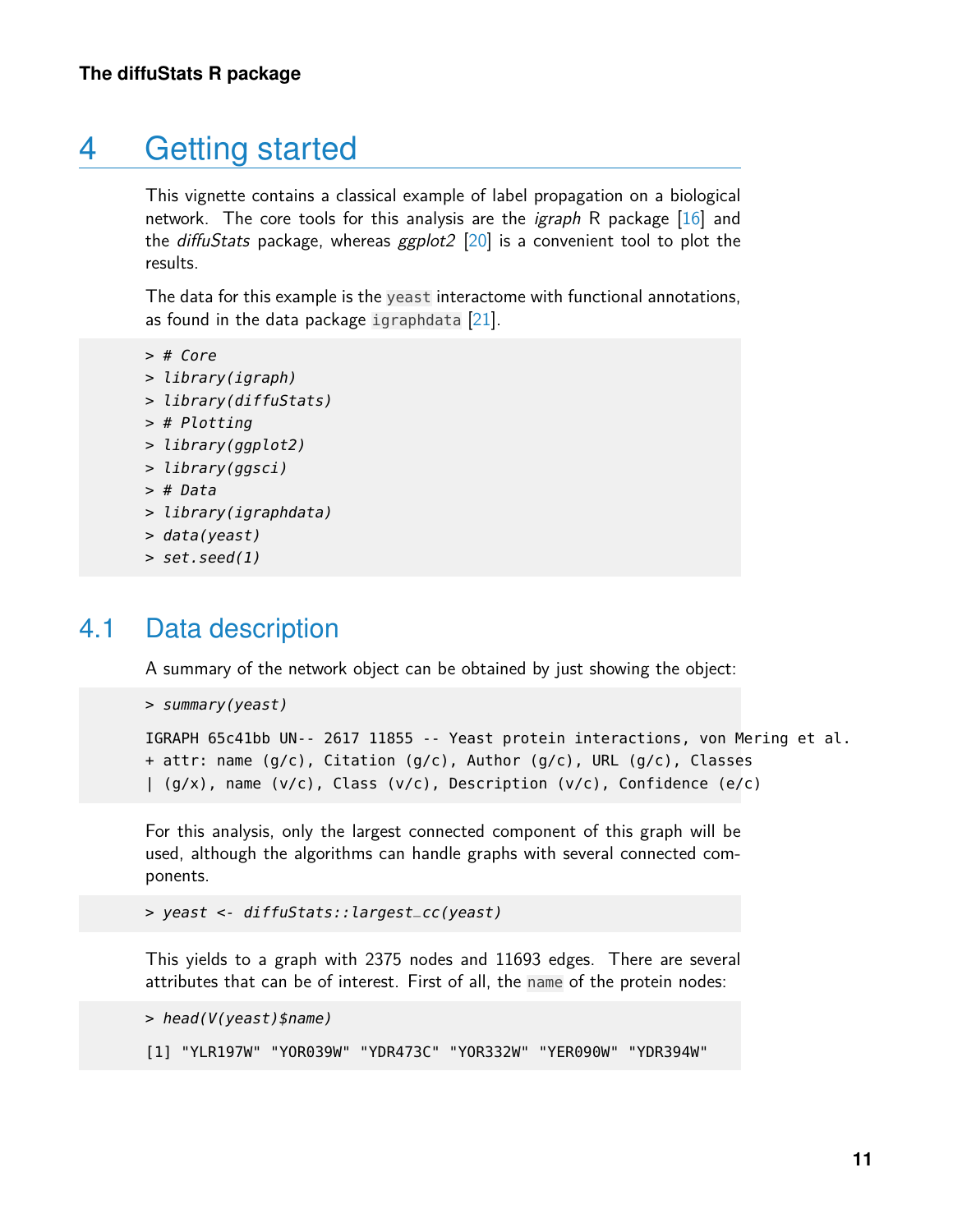Furthermore, the corresponding aliases and complete names can be found in Description

```
> head(V(yeast)$Description)
[1] "SIK1 involved in pre-rRNA processing"
[2] "CKB2 casein kinase II beta' chain"
[3] "PRP3 essential splicing factor"
[4] "VMA4 H+-ATPase V1 domain 27 KD subunit, vacuolar"
[5] "TRP2 anthranilate synthase component I"
[6] "RPT3 26S proteasome regulatory subunit"
```
The labels to perform network propagation are MIPS categories [\[22\]](#page-23-0), which provide means to classify proteins regarding their function. These functions are coded as characters in the yeast object, in the node attribute Class

```
> table_classes <- table(V(yeast)$Class, useNA = "always")
> table_classes
  A B C D E F G M O P R T U <NA>
 51 98 122 238 95 171 96 278 171 248 45 240 483 39
```
The graph attribute Classes maps these abbreviations to the actual category:

```
> head(yeast$Classes)
 Category Description
1 E energy production
2 G aminoacid metabolism
3 M other metabolism
4 P translation
5 T transcription
6 B transcriptional control
                                       Original.MIPS.category
1 energy and the contract of the contract of the contract of the contract of the contract of the contract of the contract of the contract of the contract of the contract of the contract of the contract of the contract o
2 aminoacid metabolism
3 all remaining metabolism categories
4 protein synthesis
5 transcription, but without subcategory 'transcriptional control'
6 subcategory 'transcriptional control'
```
Finally, the graph edges have a Confidence attribute that assesses the amount of evidence supporting the interaction. All the edges will be kept in this analysis, but different confidences can be weighted to favour diffusion in high confidence edges.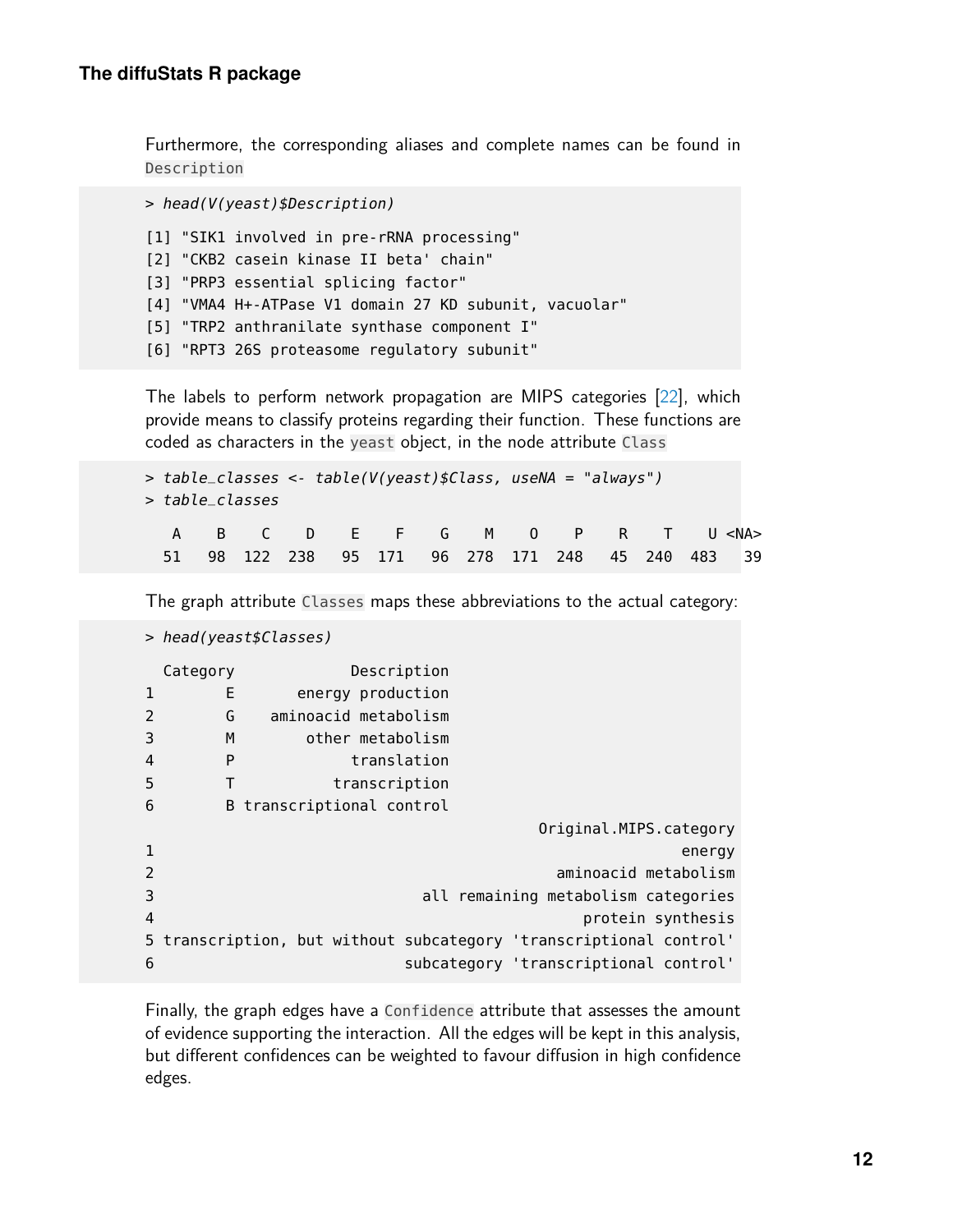```
> table(E(yeast)$Confidence)
  high medium
  2395 9298
```
More on the yeast object can be found through ?yeast.

### 4.2 First analysis: protein ranking

In this first case, the diffusion scores will be applied to the prediction of a single protein function. Let's assume that 50% of the labelled proteins in the graph as transport and sensing (category A) are actually unlabelled. Now, using the labels of the known positive and negative examples for transport and sens ing, can we correctly label the remaining 50%? First of all, the list of known and unknown positives is generated. The function diffuse uses (row)names in the input scores so that unlabelled nodes are accounted as so.

```
> perc <- .5
> # Transport and sensing is class A
> nodes_A <- V(yeast)[Class %in% "A"]$name
> nodes_unlabelled <- V(yeast)[Class %in% c(NA, "U")]$name
> nodes_notA <- setdiff(V(yeast)$name, c(nodes_A, nodes_unlabelled))
> # Known labels
> known_A <- sample(nodes_A, perc*length(nodes_A))
> known_notA <- sample(nodes_notA, perc*length(nodes_notA))
> known <- c(known_A, known_notA)
> # Unknown target nodes
> target_A <- setdiff(nodes_A, known_A)
> target_notA <- setdiff(nodes_notA, known_notA)
> target <- c(target_A, target_notA)
> target_id <- V(yeast)$name %in% target
> # True scores
> scores_true <- V(yeast)$Class %in% "A"
```
Now that the input is ready, the diffusion algorithm can be applied to rank all the proteins. As a first approach, the vanilla diffusion scores will be computed through the raw method and the default regularised Laplacian kernel, which is calculated on the fly.

```
> # Vector of scores
> scores_A <- setNames((known %in% known_A)*1, known)
> # Diffusion
> diff <- diffuStats::diffuse(
```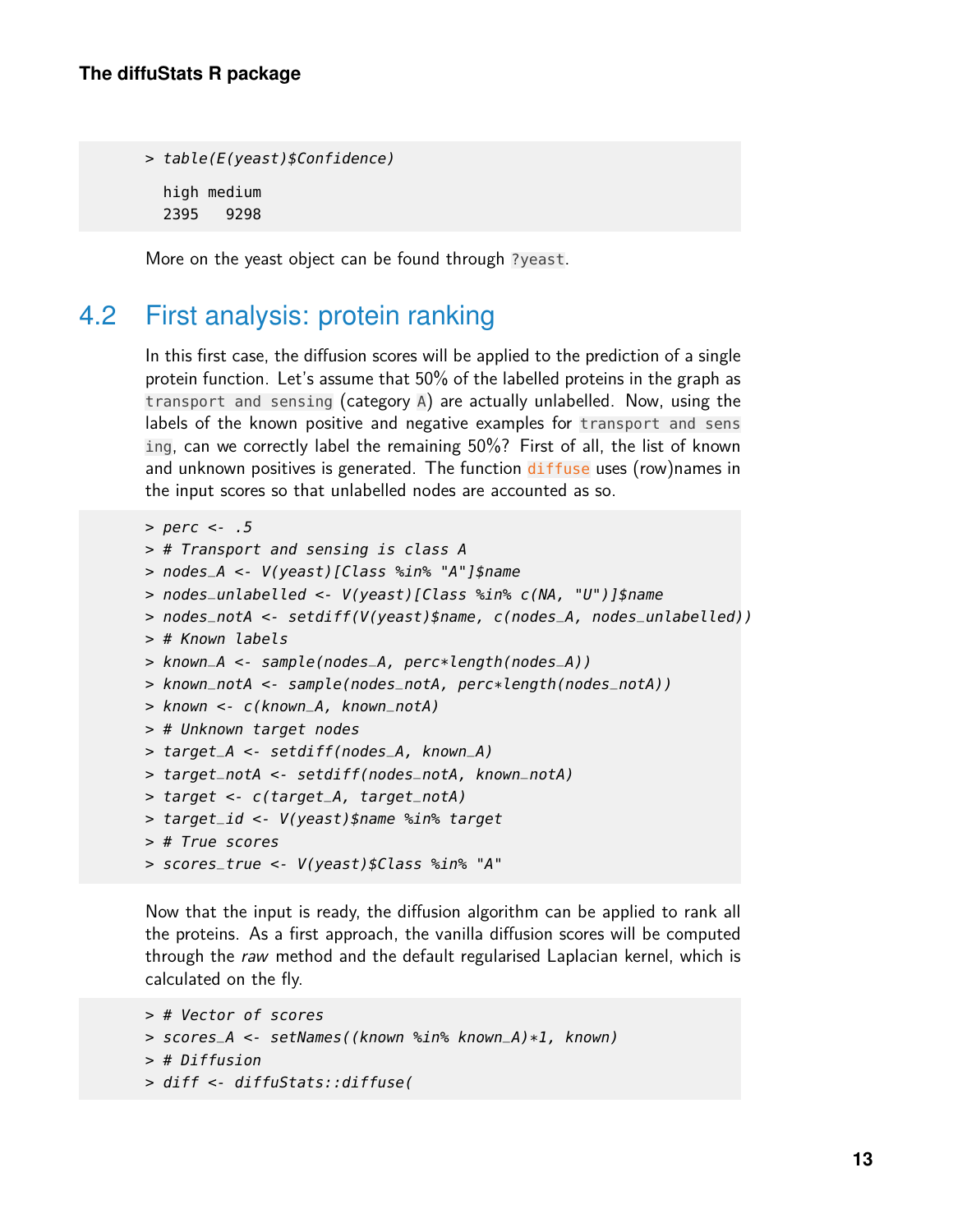```
+ yeast,
+ scores = scores_A,
+ method = "raw"
+ )
```
Diffusion scores are ready and in the same format they were introduced:

> head(diff)

YLR197W YOR039W YDR473C YOR332W YER090W YDR394W 0.004622066 0.003721601 0.003274780 0.085080780 0.009089522 0.006101765

Now, the scores obtained by the proteins actually belonging to transport and sensing can be compared to proteins with other labels.

```
> # Compare scores
> df_plot <- data.frame(
+ Protein = V(yeast)$name,
+ Class = ifelse(scores_true, "Transport and sensing", "Other"),
+ DiffusionScore = diff,
+ Target = target_id,
+ Method = "raw",
+ stringsAsFactors = FALSE
+ )
> ggplot(subset(df_plot, Target), aes(x = Class, y = DiffusionScore)) +
+ geom_boxplot(aes(fill = Method)) +
+ theme_bw() +
+ scale_y_log10() +
+ xlab("Protein class") +
+ ylab("Diffusion score") +
+ ggtitle("Target proteins in 'transport and sensing'")
```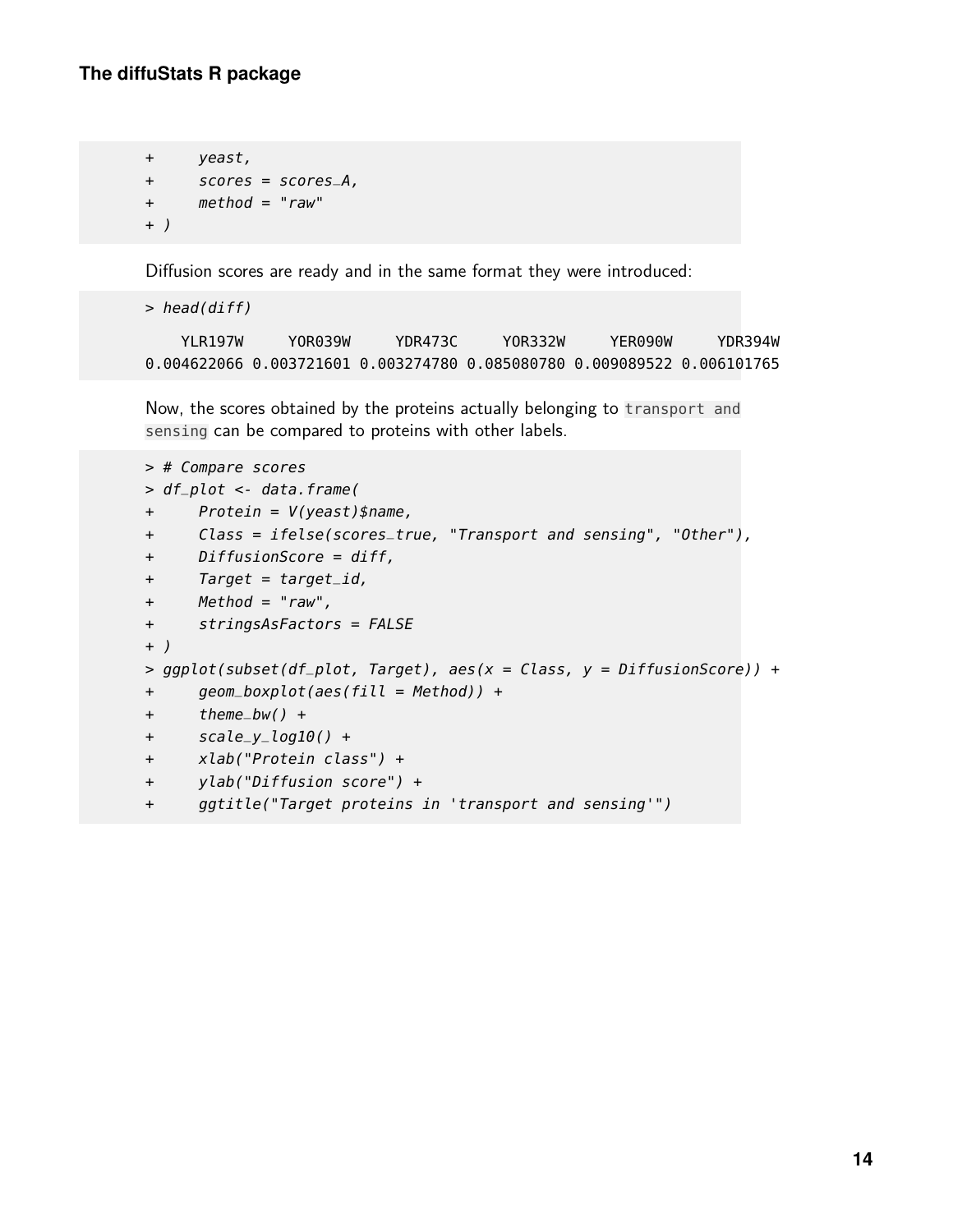

The last plot justifies the usefulness of label propagation, as proteins in trans port and sensing obtain higher diffusion scores than the rest. The network analysis can be deepened by examining, for instance, the subnetwork containing the proteins with the top 30 diffusion scores, highlighting with squares the ones that were positive labels in the input. Notice the small clusters of proteins:

```
> # Top scores subnetwork
> vertex_ids <- head(order(df_plot$DiffusionScore, decreasing = TRUE), 30)
> yeast_top <- igraph::induced.subgraph(yeast, vertex_ids)
> # Overlay desired properties
> # use tkplot for interactive plotting
> igraph::plot.igraph(
+ yeast_top,
+ vertex.color = diffuStats::scores2colours(
+ df_plot$DiffusionScore[vertex_ids]),
```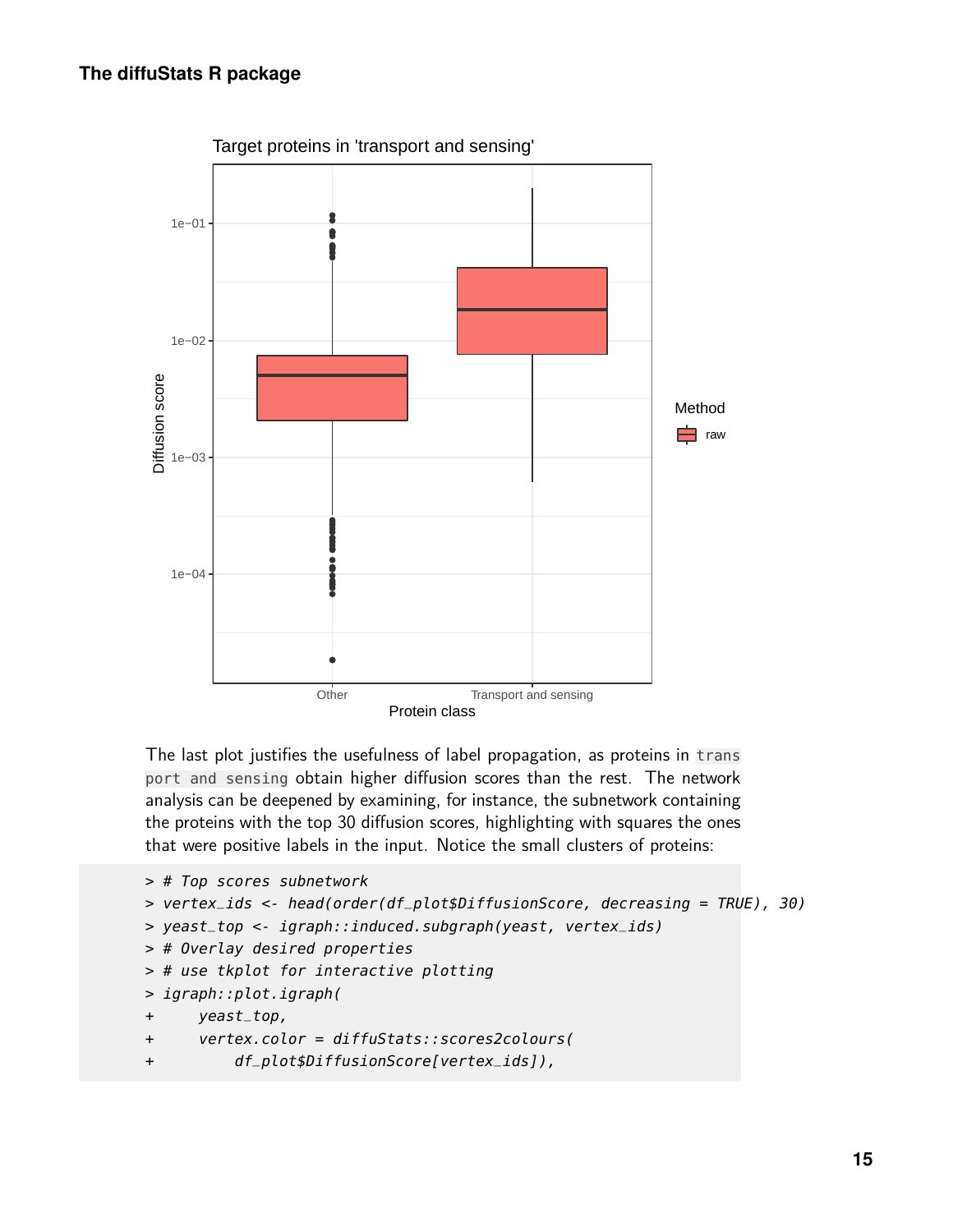```
+ vertex.shape = diffuStats::scores2shapes(
+ df_plot$Protein[vertex_ids] %in% known_A),
+ vertex.label.color = "gray10",
+ main = "Top 30 proteins from diffusion scores"
+ )
```


#### **Top 30 proteins from diffusion scores**

## 4.3 Second example: comparing scores with single protein ranking

The proposed diffusion scores can be easily applied and compared. The regularised Laplacian kernel will be used to compute all the implemented scores for the target nodes in transport and sensing.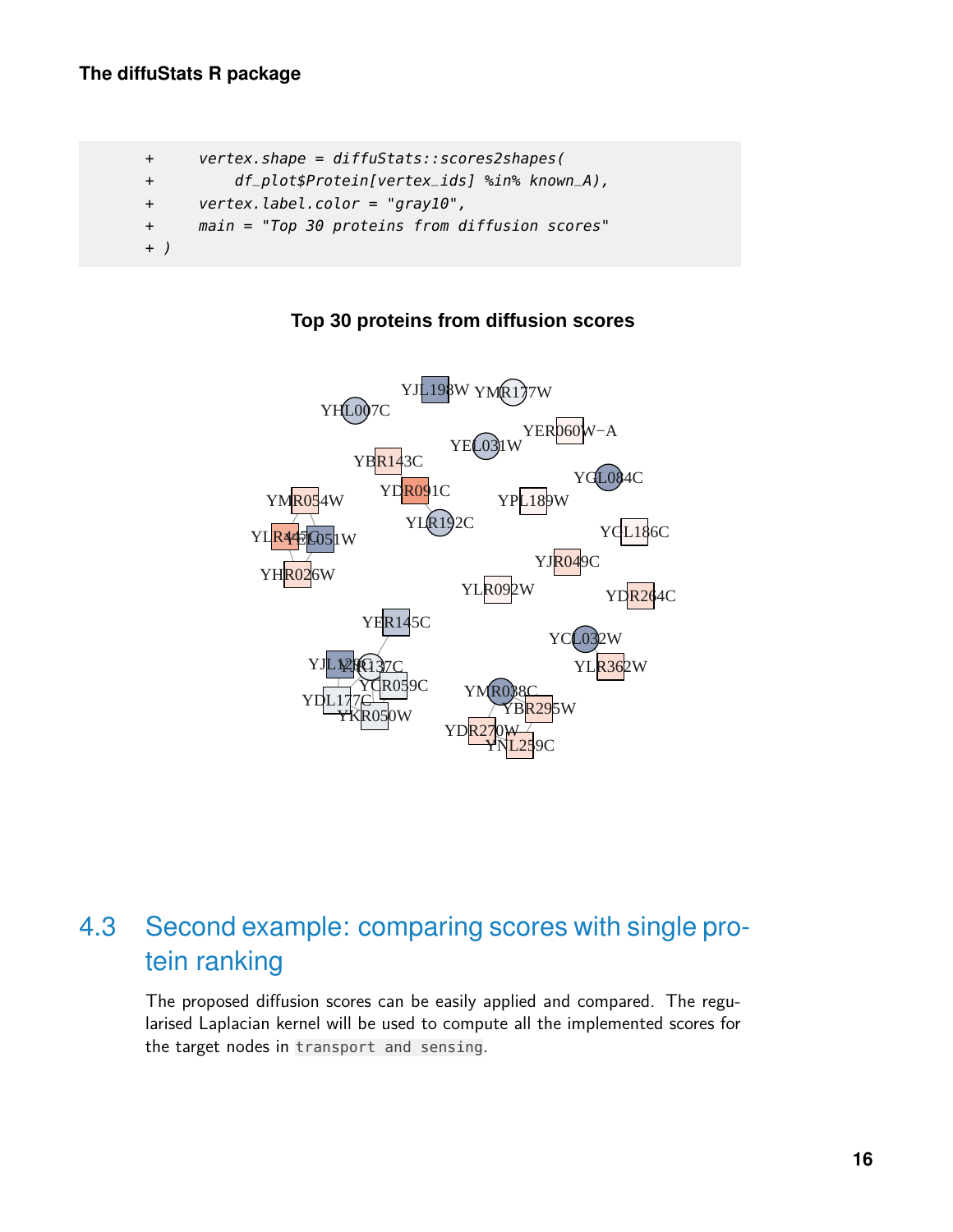> K\_rl <- diffuStats::regularisedLaplacianKernel(yeast)

Functions diffuse and perf do accept, however, an igraph object as well, and compute the kernel automatically. For medium networks (10,000 nodes or more) the kernel computation can be computationally expensive in memory and time, so precomputing it avoids unnecessary recalculations.

The diffusion scores can be computed over a list of methods or sets of parameters. This can be achieved with instructions like Lapply, but *diffuStats* contains a wrapper to facilitate this task. The function diffuse\_grid takes the specified combinations of parameters -which can include the scoring method as well- and computes the diffusion scores for each one. The results are concatenated in a data frame that can be easily plotted:

```
> list_methods <- c("raw", "ml", "gm", "ber_s", "ber_p", "mc", "z")
> df_diff <- diffuse_grid(
+ K = K_r l,
+ scores = scores_A,
+ grid_param = expand.grid(method = list_methods),
+ n.perm = 1000
+ )
> df_diff$transport <- ifelse(
+ df_diff$node_id %in% nodes_A,
+ "Transport and sensing",
+ "Other"
+ )
```
The results can be directly plotted:

```
> df_plot <- subset(df_diff, node_id %in% target)
> qqplot(df_plot, aes(x = transport, y = node_score)) +
+ geom_boxplot(aes(fill = method)) +
+ scale_fill_npg() +
+ theme_bw() +
+ theme(axis.text.x = element_text(
+ angle = 45, vjust = 1, hjust = 1)) +
+ facet_wrap( \sim method, nrow = 1, scales = "free") +
+ xlab("Protein class") +
+ ylab("Diffusion score") +
+ ggtitle("Target proteins scores in 'transport and sensing'")
```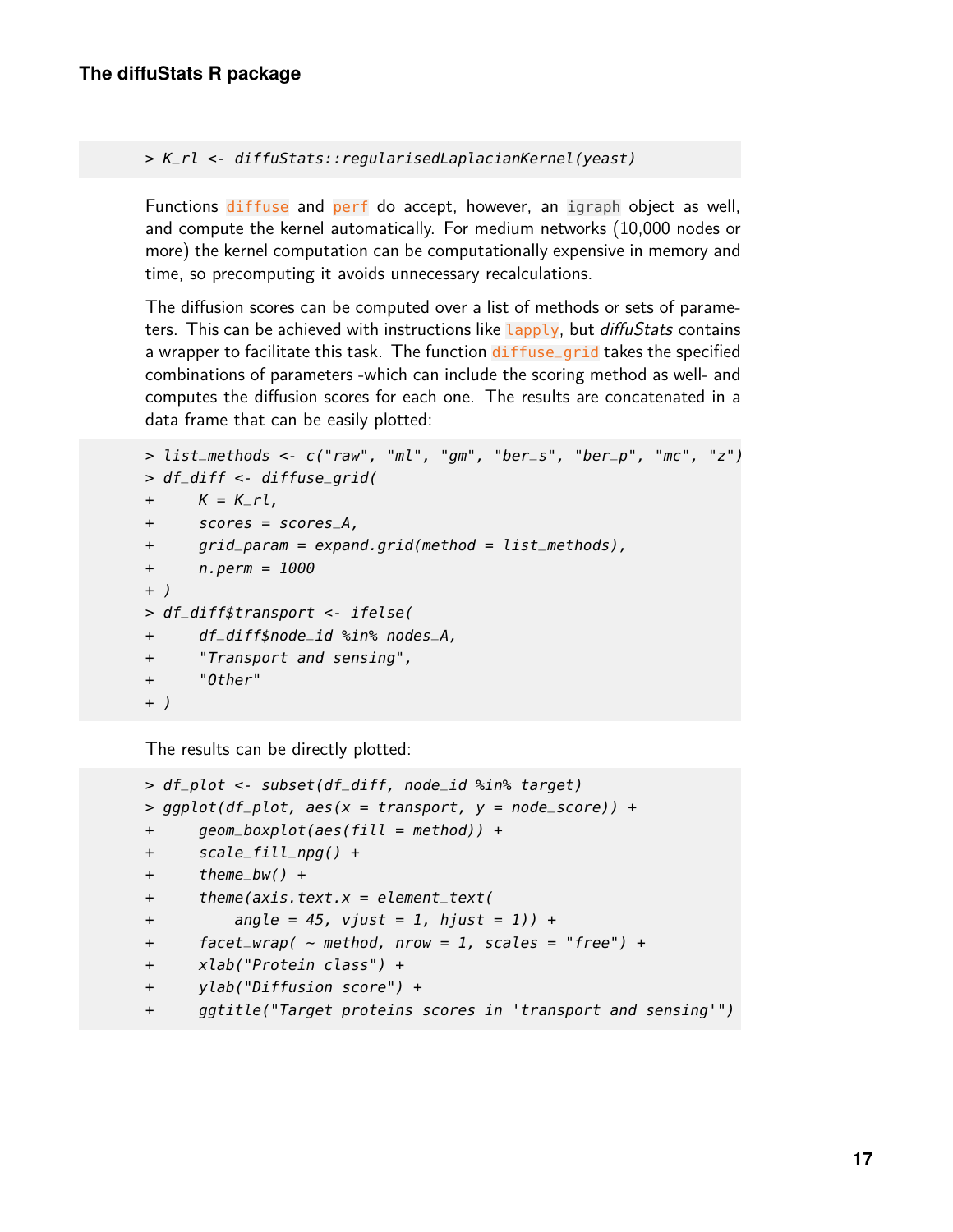

As expected, all the diffusion scores qualitatively show differences between positive and negative labels, but the quality of class separation will generally depend on the dataset and scoring method.

### 4.4 Third example: benchmarking scores with multiple protein functions

The package *diffuStats* is able to perform several screenings at once. To show its usefulness, we will generalise the procedure in the last section but screening all the categories in the yeast graph.

First of all, the input data must meet an adequate format - a straightforward approach is to populate a matrix with the input labels (one category per column).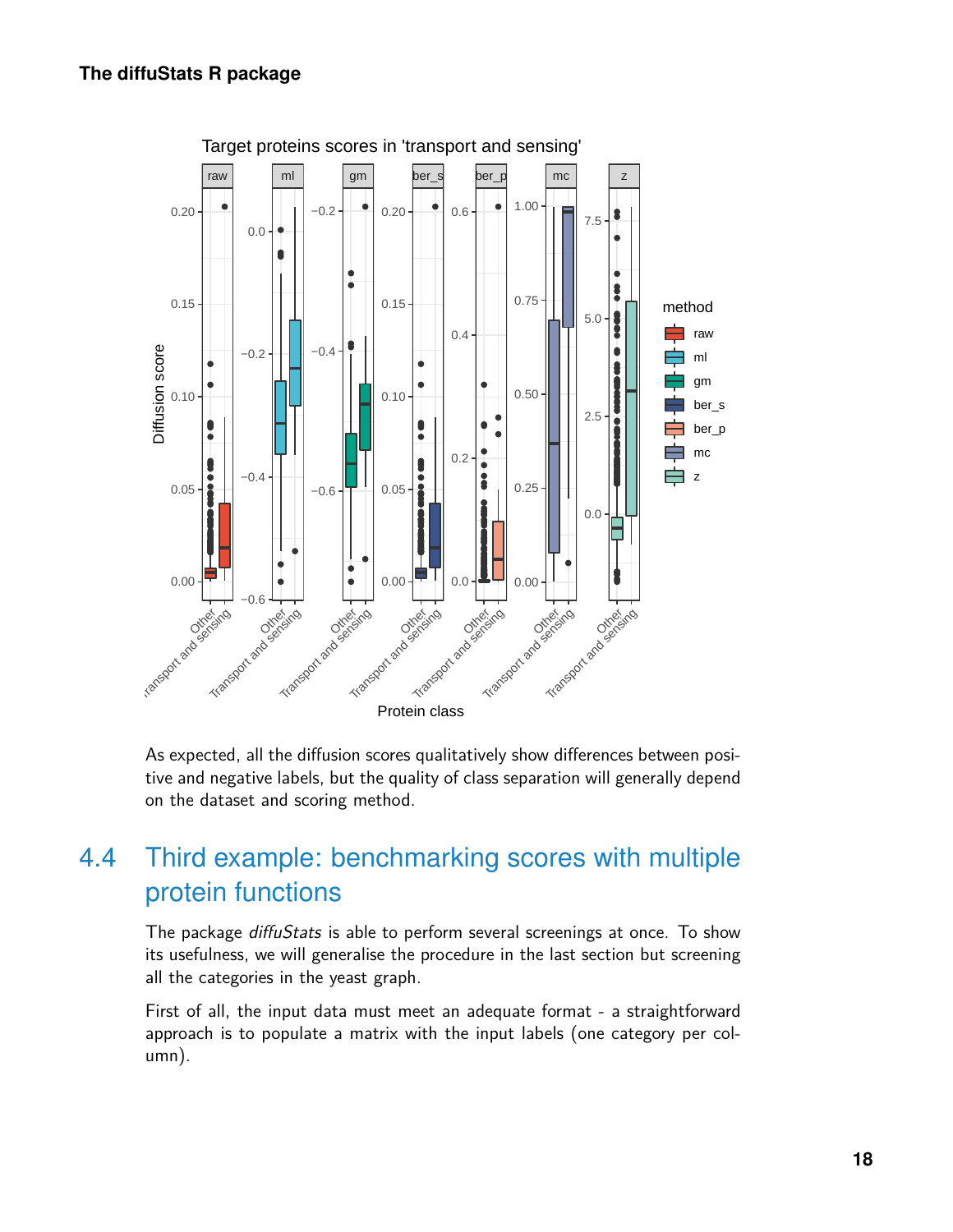```
> # All classes except NA and unlabelled
> names_classes <- setdiff(names(table_classes), c("U", NA))
> # matrix format
> mat_classes <- sapply(
+ names_classes,
+ function(class) {
+ V(yeast)$Class %in% class
+ }
+ )*1
> rownames(mat_classes) <- V(yeast)$name
> colnames(mat_classes) <- names_classes
```
The former 50% known / 50% unknown approach will be kept with the same split, although not all the 12 categories will be totally balanced in the splits now. All the methods will be compared using the area under the ROC curve (AUROC) as a performance index.

Please note that diffuStats is equipped with basic performance measures for rankers: the AUROC, the area under the Precision-Recall curve, or AUPRC, and their partial versions. These are available through the helper function met ric\_fun and can be passed in list format to perf. These measures are based on the *[precrec](https://CRAN.R-project.org/package=precrec)* R package - further detail can be found in the original manuscript [\[23\]](#page-23-1).

```
> list_methods <- c("raw", "ml", "gm", "ber_s", "ber_p", "mc", "z")
> df_methods <- perf(
+ K = K_r l,
+ scores = mat_classes[known, ],
+ validation = mat_classes[target, ],
+ grid_param = expand.grid(
+ method = list_methods,
+ stringsAsFactors = FALSE),
+ n.perm = 1000
+ )
```
This allows plotting of the AUCs over the categories for each method in one step:

```
> ggplot(df_methods, aes(x = method, y = auc)) +
+ geom_boxplot(aes(fill = method)) +
+ scale_fill_npg() +
+ theme_bw() +
+ xlab("Method") +
```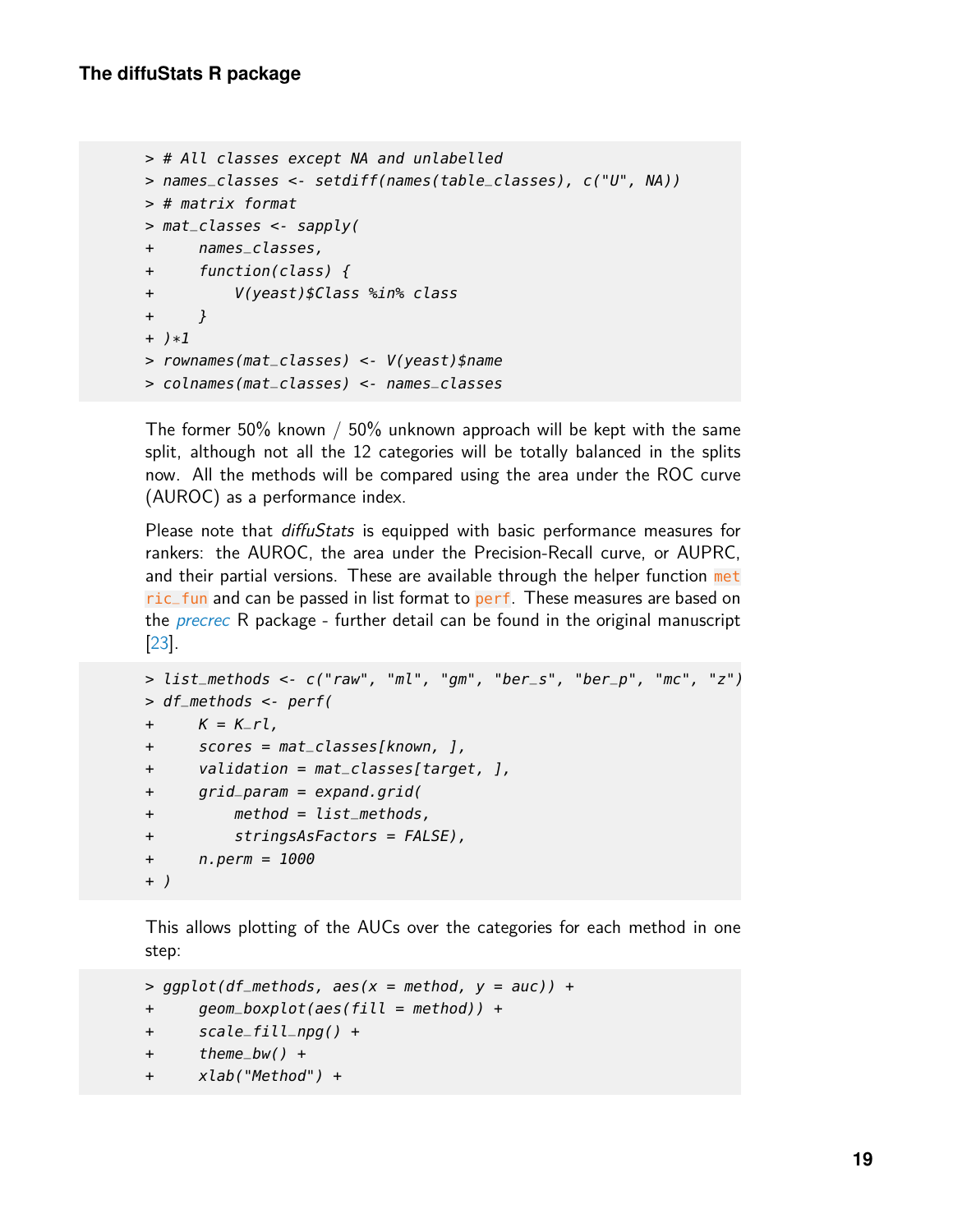- + ylab("Area under the curve") +
- + ggtitle("Methods performance in all categories")



Methods performance in all categories

Scaling up the analysis can be useful for assessing how adequate a diffusion score is in the dataset of interest. These results suggest that, for the current yeast interactome and protein functions, the best priorisations are those obtained through a statistical normalisation, which might motivate its usage in other biological networks.

The user can also statistically compare the performance metrics through the function perf\_wilcox. This generates a table with (i) the estimates on the differences on performance between the methods in rows and columns, with their confidence intervals and (ii) their associated p-value (Wilcoxon test). Positive and negative estimates respectively favour the method in the row and the column.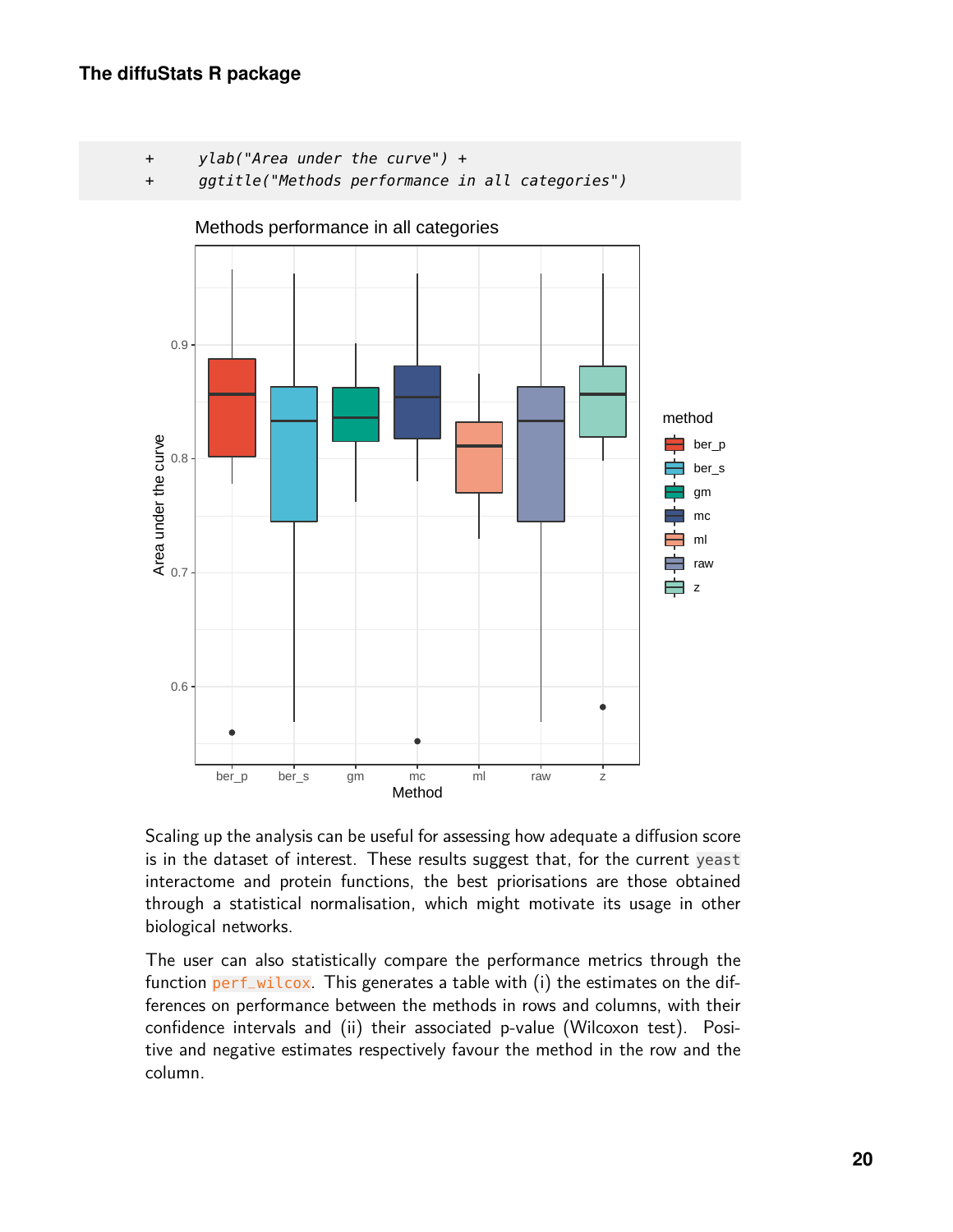```
> # Format the data
```

```
> df_perf <- reshape2::acast(df_methods, Column~method, value.var = "auc")
```

```
> # Compute the comparison matrix
```

```
> df_test <- perf_wilcox(
```

```
+ df_perf,
```

```
+ \frac{digits}{p} = 1,
```
- + adjust = function(p) p.adjust(p, method = "fdr"),
- + scientific = FALSE)

> knitr::kable(df\_test, format = "latex")

|          | ber_p     | ber s                | gm                       | mc                        | ml                    |
|----------|-----------|----------------------|--------------------------|---------------------------|-----------------------|
| $ber\_p$ | <b>NA</b> | 0.023(0.0097, 0.036) | $0.02(-0.054, 0.049)$    | $0.0015(-0.0076, 0.0071)$ | $0.042(-0.047, 0.0$   |
| $ber\_s$ | 0.03      | <b>NA</b>            | $-0.0084(-0.082, 0.025)$ | $-0.022(-0.044,-0.0001)$  | $0.018(-0.075, 0.01)$ |
| gm       | 0.54      | 0.71                 | <b>NA</b>                | $-0.02(-0.051, 0.057)$    | 0.025(0.013, 0.0      |
| mc       | 0.73      | 0.12                 | 0.55                     | <b>NA</b>                 | $0.047(-0.043, 0.0$   |
| ml       | 0.46      | 0.55                 | 0.01                     | 0.35                      | <b>NA</b>             |
| raw      | 0.03      | <b>NA</b>            | 0.71                     | 0.12                      | 0.55                  |
|          | 0.46      | 0.03                 | 0.46                     | 0.34                      | 0.32                  |

## 5 Conclusions

The diffuStats package is a new computational tool to compute and compare single-network diffusion scores that are object of active research in several bioinformatics areas. It is an effort to gather a collection of settings in the diffusion process like the graph kernel, the label codification and the choice of a statistical normalisation. The *diffuStats* package will help the end user in choosing and computing the best performing diffusion scores in the application of interest.

## 6 Funding

This work was supported by the Spanish Ministry of Economy and Competitiveness (MINECO) [TEC2014-60337-R to A.P.] and the National Institutes of Health (NIH) [R01GM104400 to W.T.]. AP. and S.P. thank for funding the Spanish Biomedical Research Centre in Diabetes and Associated Metabolic Disorders (CIBERDEM) and the Networking Biomedical Research Centre in the subject area of Bioengineering, Biomaterials and Nanomedicine (CIBER-BBN), both initiatives of Instituto de Investigación Carlos III (ISCIII). SP. thanks the AGAUR FI-scholarship programme.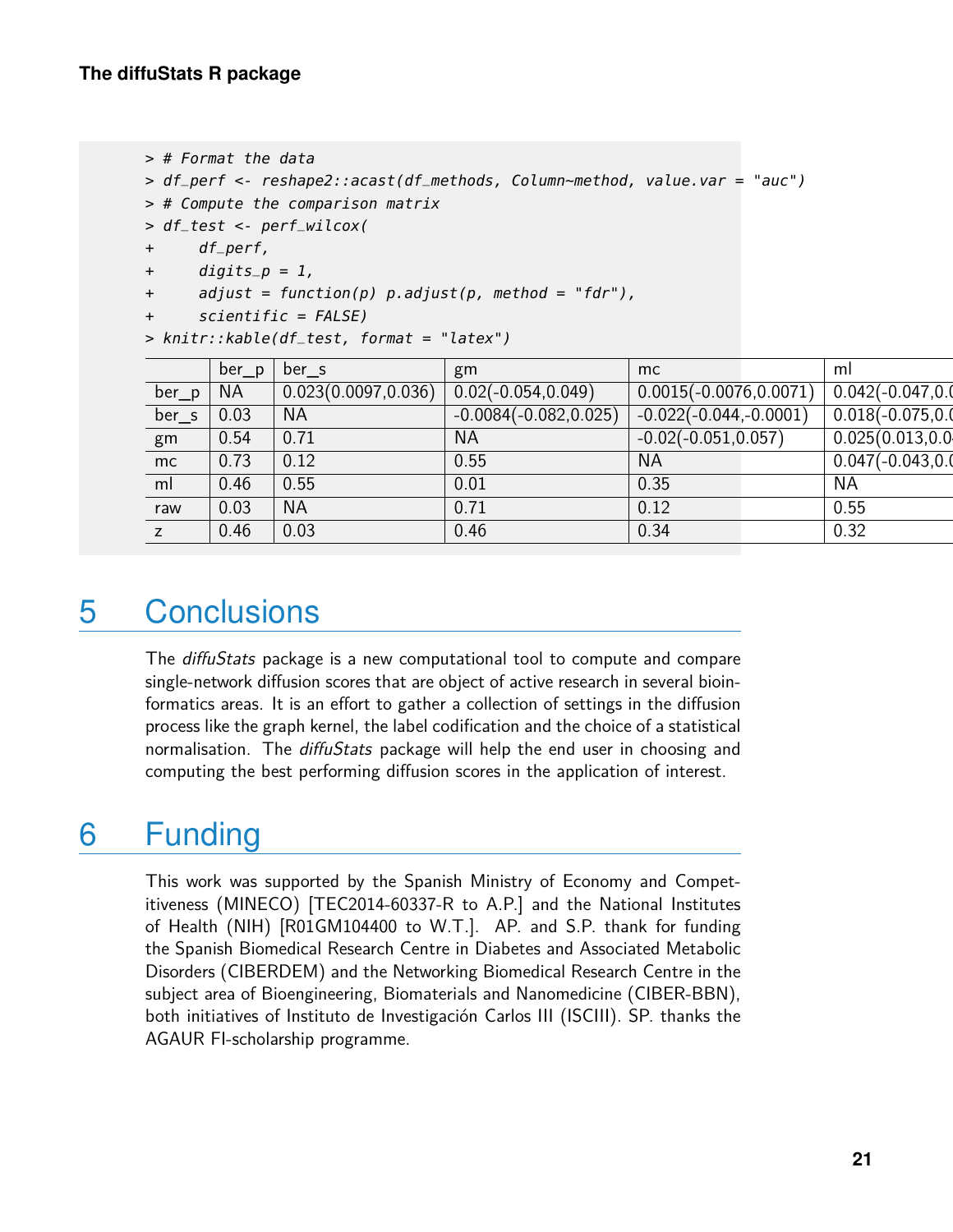## **References**

- <span id="page-21-0"></span>[1] Olga Zoidi, Eftychia Fotiadou, Nikos Nikolaidis, and Ioannis Pitas. Graph-Based Label Propagation in Digital Media: A Review. ACM Computing Surveys, 47(3):48:1–48:35, 2015. [doi:10.1145/2700381](http://dx.doi.org/10.1145/2700381).
- <span id="page-21-1"></span>[2] Stephen Oliver. Guilt-by-association goes global. Nature, 403(February):601–603, 2000.
- <span id="page-21-2"></span>[3] Fabio Vandin, Eli Upfal, and Benjamin J. Raphael. Algorithms for detecting significantly mutated pathways in cancer. Lect. Notes Comput. Sci., 6044 LNBI(3):506–521, 2010. [doi:10.1007/978-3-642-12683-3\\_33](http://dx.doi.org/10.1007/978-3-642-12683-3_33).
- <span id="page-21-3"></span>[4] Matteo Bersanelli, Ettore Mosca, Daniel Remondini, Gastone Castellani, and Luciano Milanesi. Network diffusion-based analysis of high-throughput data for the detection of differentially enriched modules. Scientific Reports, 6(August):34841, 2016. [doi:10.1038/srep34841](http://dx.doi.org/10.1038/srep34841).
- <span id="page-21-4"></span>[5] Evan O. Paull, Daniel E. Carlin, Mario Niepel, Peter K. Sorger, David Haussler, and Joshua M. Stuart. Discovering causal pathways linking genomic events to transcriptional states using Tied Diffusion Through Interacting Events (TieDIE). Bioinformatics, 29(21):2757–2764, 2013. [doi:10.1093/bioinformatics/btt471](http://dx.doi.org/10.1093/bioinformatics/btt471).
- <span id="page-21-5"></span>[6] Sara Mostafavi, Debajyoti Ray, David Warde-Farley, Chris Grouios, and Quaid Morris. GeneMANIA: a real-time multiple association network integration algorithm for predicting gene function. Genome Biology, 9 Suppl 1:S4, 2008. [doi:10.1186/gb-2008-9-s1-s4](http://dx.doi.org/10.1186/gb-2008-9-s1-s4).
- <span id="page-21-6"></span>[7] Koji Tsuda, HyunJung J. Shin, and Bernhard Schölkopf. Fast protein classification with multiple networks. Bioinformatics, 21(SUPPL. 2):59–65, 2005. [doi:10.1093/bioinformatics/bti1110](http://dx.doi.org/10.1093/bioinformatics/bti1110).
- <span id="page-21-7"></span>[8] Giorgio Valentini, Alberto Paccanaro, Horacio Caniza, Alfonso E. Romero, and Matteo Re. An extensive analysis of disease-gene associations using network integration and fast kernel-based gene prioritization methods. Artificial Intelligence in Medicine, 61(2):63–78, 2014. [doi:10.1016/j.artmed.2014.03.003](http://dx.doi.org/10.1016/j.artmed.2014.03.003).
- <span id="page-21-8"></span>[9] Insuk Lee, U Martin Blom, Peggy I Wang, Jung Eun Shim, and Edward M Marcotte. Prioritizing candidate disease genes by network-based boosting of genome-wide association data. Genome Research, 21(7):1109–1121, 2011. [doi:10.1101/gr.118992.110](http://dx.doi.org/10.1101/gr.118992.110).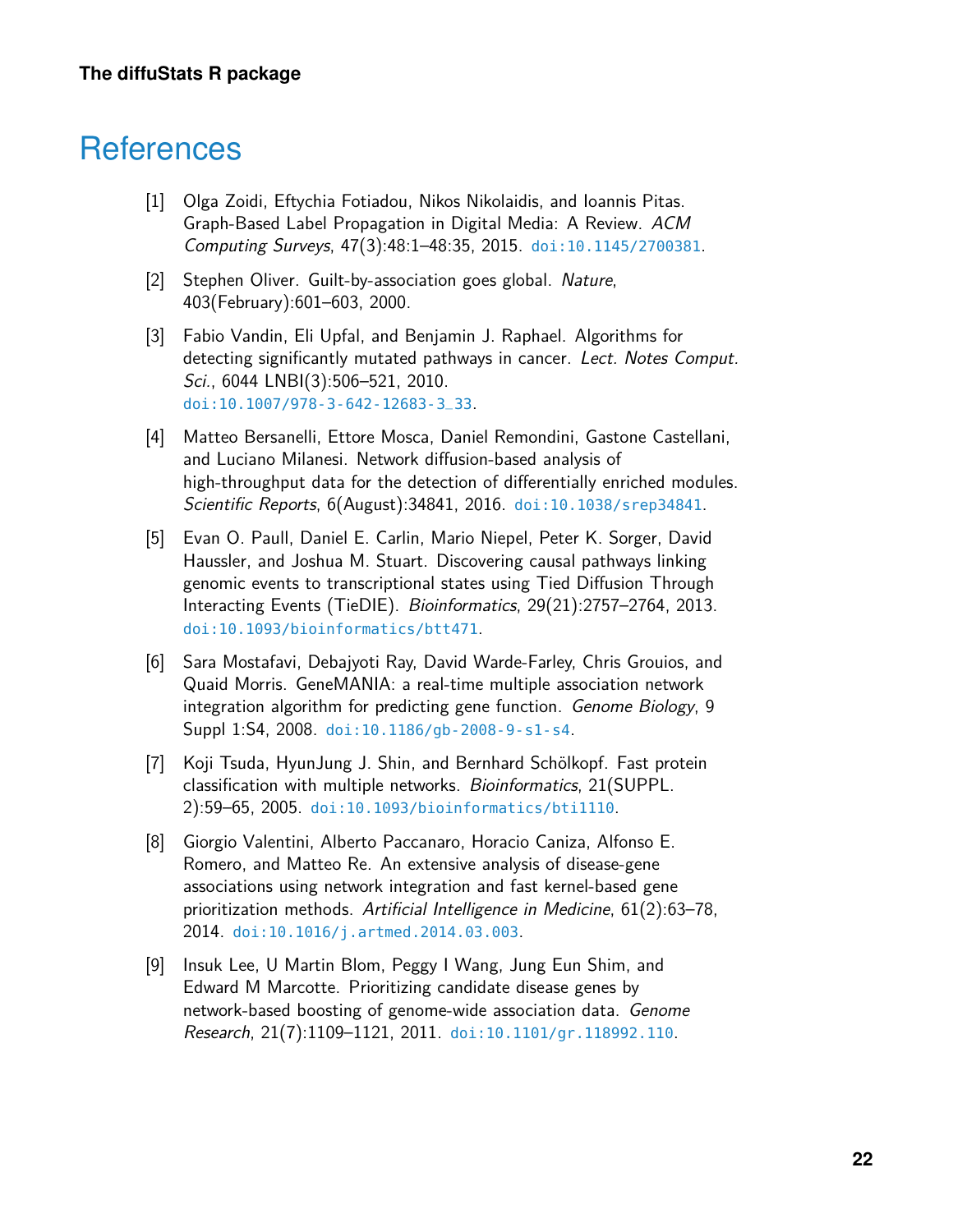- <span id="page-22-0"></span>[10] Silpa Suthram, Andreas Beyer, Richard M Karp, Yonina Eldar, and Trey Ideker. eqed: an efficient method for interpreting eqtl associations using protein networks. Molecular systems biology, 4(1):162, 2008.
- <span id="page-22-1"></span>[11] Alexander J Smola and Risi Kondor. Kernels and regularization on graphs. pages 144–158, 2003. [doi:10.1007/978-3-540-45167-9\\_12](http://dx.doi.org/10.1007/978-3-540-45167-9_12).
- <span id="page-22-2"></span>[12] Luh Yen, Francois Fouss, and Christine Decaestecker. Graph nodes clustering based on the commute-time kernel. Advances in Knowledge Discovery and Data Mining, pages 1037–1045, 2007. [doi:10.1007/978-3-540-71701-0\\_117](http://dx.doi.org/10.1007/978-3-540-71701-0_117).
- <span id="page-22-3"></span>[13] Zaid Harchaoui, Francis Bach, Olivier Cappe, and Eric Moulines. Kernel-based methods for hypothesis testing: A unified view. IEEE Signal Processing Magazine, 30(4):87–97, 2013.
- <span id="page-22-4"></span>[14] Bernard V North, David Curtis, and Pak C Sham. A note on the calculation of empirical p values from monte carlo procedures. The American Journal of Human Genetics, 71(2):439–441, 2002.
- <span id="page-22-5"></span>[15] R Core Team. R: A Language and Environment for Statistical Computing. R Foundation for Statistical Computing, Vienna, Austria, 2017. URL: [https://www.R-project.org/.](https://www.R-project.org/)
- <span id="page-22-6"></span>[16] Gabor Csardi and Tamas Nepusz. The igraph software package for complex network research. InterJournal, Complex Systems:1695, 2006. URL: [http://igraph.org.](http://igraph.org)
- <span id="page-22-7"></span>[17] Dirk Eddelbuettel. Seamless R and  $C_{++}$  integration with Rcpp. Springer, 2013.
- <span id="page-22-8"></span>[18] Dirk Eddelbuettel and Conrad Sanderson. Rcpparmadillo: Accelerating r with high-performance  $c++$  linear algebra. Computational Statistics and Data Analysis, 71:1054–1063, March 2014. [doi:10.1016/j.csda.2013.02.005](http://dx.doi.org/10.1016/j.csda.2013.02.005).
- <span id="page-22-9"></span>[19] JJ Allaire, Romain Francois, Kevin Ushey, Gregory Vandenbrouck, Marcus Geelnard, and Intel. RcppParallel: Parallel Programming Tools for 'Rcpp', 2016. R package version 4.3.20. URL: [https://CRAN.R-project.org/package=RcppParallel.](https://CRAN.R-project.org/package=RcppParallel)
- <span id="page-22-10"></span>[20] Hadley Wickham. ggplot2: Elegant Graphics for Data Analysis. Springer-Verlag New York, 2009. URL: [http://ggplot2.org.](http://ggplot2.org)
- <span id="page-22-11"></span>[21] Gabor Csardi. igraphdata: A Collection of Network Data Sets for the 'igraph' Package. 2015. R package version 1.0.1. URL: [https://CRAN.R-project.org/package=igraphdata.](https://CRAN.R-project.org/package=igraphdata)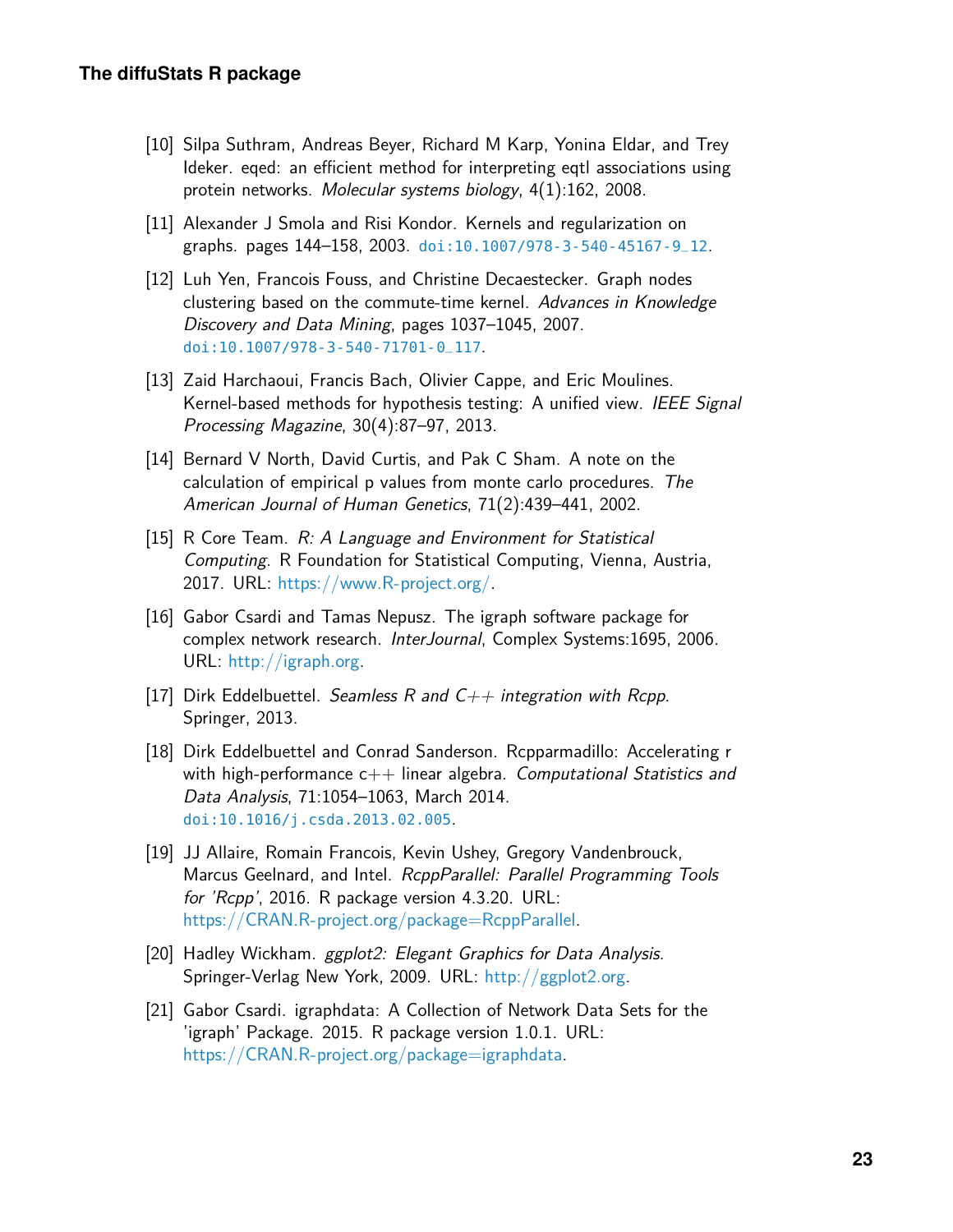- <span id="page-23-0"></span>[22] Hans-Werner Mewes, Dmitrij Frishman, Christian Gruber, Birgitta Geier, Dirk Haase, Andreas Kaps, Kai Lemcke, Gertrud Mannhaupt, Friedhelm Pfeiffer, C Schüller, et al. MIPS: a database for genomes and protein sequences. Nucleic acids research, 28(1):37–40, 2000.
- <span id="page-23-1"></span>[23] Takaya Saito and Marc Rehmsmeier. Precrec: fast and accurate precision–recall and roc curve calculations in r. Bioinformatics, 33(1):145–147, 2017.